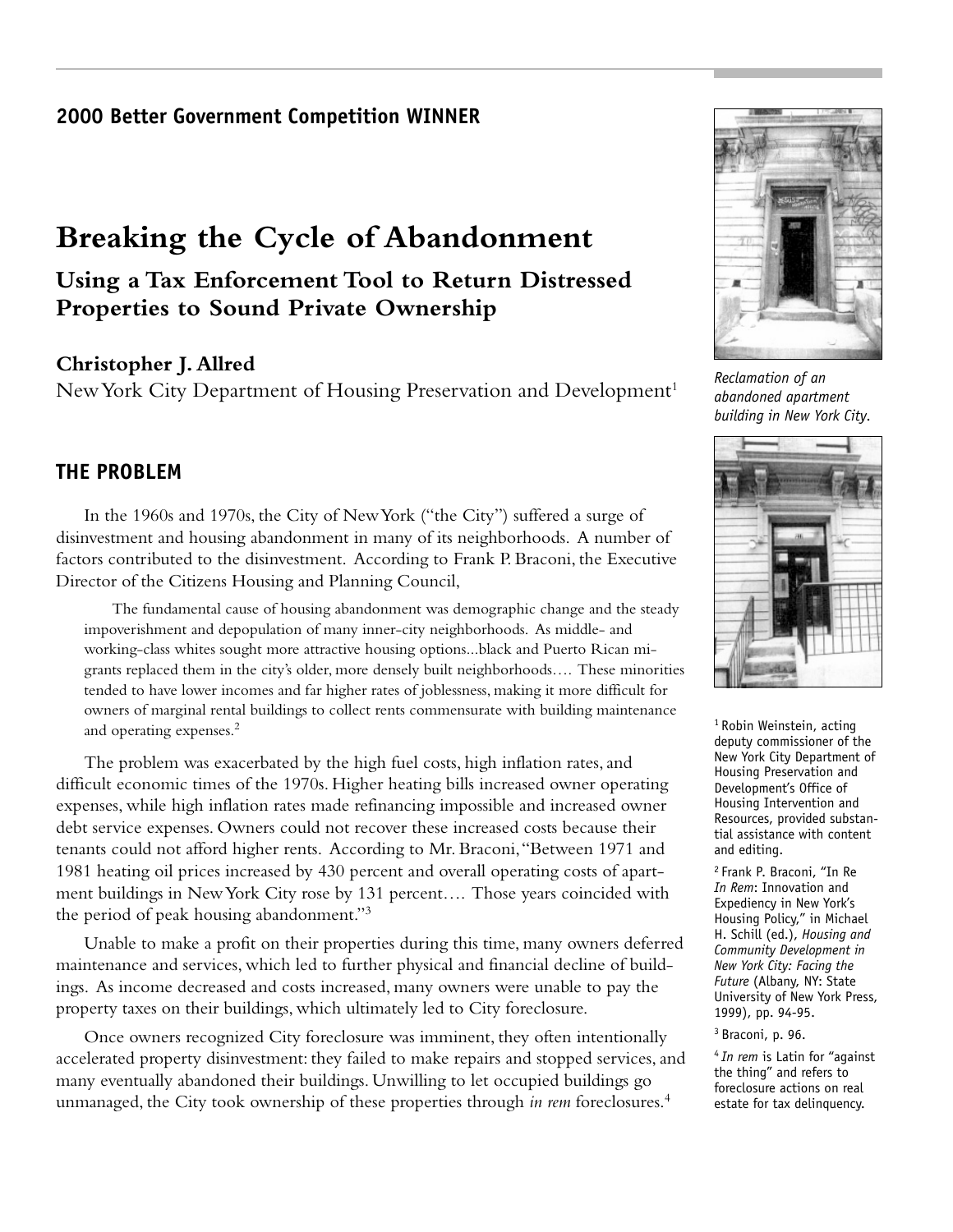*The City had initiated the policy of foreclosure with two goals in mind: to encourage tax compliance and to allow the City to intervene in these buildings before they deteriorated completely…. However, despite its sustained efforts the City was not up to the Herculean task of managing thousands of buildings.*

5 Braconi, p. 99.

6 "Turning Houses into Homes," *Daily News,* 11 October 1999, p. 40.

7 Brian Kates, "The Sick Truth About W. 140th: Disease, Neglect, Vermin And Death," *Daily News,* 27 December 1994, p. 13.

8 City of New York Department of Finance tax records as of 15 September 2000.

9 Michael van Biema, Assistant Commissioner, Division of Property Management, City of New York Department of Housing Preservation and Development, "FY1998 New Needs," memo to Judy Wada, Budget Director, Office ofthe Commissioner, 30 December, 1997, table 3 (\$4,069 per unit total annual maintenance, repair, and fuel costs, not including rental income). The City had initiated the policy of foreclosure with two goals in mind: to encourage tax compliance and to allow the City to intervene in these buildings before they deteriorated completely. At the time, the City hoped its intervention would rescue the buildings, and in some areas the City succeeded.

Between the winter of 1979 and the winter of 1981 the percentage of occupied *in rem* buildings without heat on any given day was reduced from nine to two, and the median time required to restore heat was cut from 14 days to three. Overall, the number of tenant complaints received by the agency's Central Complaint Bureau decreased from 56,000 in 1979 to 13,400 in 1983.5

However, despite its sustained efforts the City was not up to the Herculean task of managing thousands of buildings. As one local newspaper editorial put it, "Back in the 1970s and '80s, the City seized so many buildings for tax arrears it became the biggest slumlord in the state....Those buildings were dumps when the city seized them, and, sadly, most remain that way—barely habitable magnets for crime, disease and misfortune."<sup>6</sup>

## **The Sickest Block in New York City**

Once called the "Sickest Block in the City of New York," by 1994, 22 of 36 buildings on West 140th Street had been abandoned to city control.<sup>7</sup>

The building at 212 West 140th Street had been taken into City ownership through an *in rem* tax foreclosure action on May 25, 1978. At the time of foreclosure, the owner owed \$30,013.54 in delinquent property taxes. The building was originally constructed in 1926 to provide housing for 18 working families. By 1980 it was vacant.

In April 1995 the City began rehabilitation of the building. The project was completed in June 1996 at a total cost of \$1.33 million.



*The entrance to 212 West 140th Street in New York City prior to rehabilitation by the City (left)—17 years after the building was acquired by foreclosure—and a year later (right) after renovations were finally completed.*

During the 18 years of City ownership the City lost approximately \$160,000 in tax revenue.<sup>8</sup> Based on program per-unit maintenance and utility cost averages, the City spent approximately \$1.3 million maintaining this building.<sup>9</sup> In sum, between maintenance, foregone tax revenue, and rehabilitation costs, the City spent approximately \$2.8 million to restore the building to the private sector working class housing it was years earlier.

By 1994, the City owned and managed 5,458 buildings—most were dilapidated multi-family housing occupied by a low-income population. Tremendous efforts were made to address the severe physical and financial problems facing most of these properties. However, the City lacked sufficient capital resources to address their needs. The resulting impact on neighborhood quality-of-life and on local real estate markets was devastating. It was clear the City could no longer be the landlord of last resort. A new, more effective strategy was needed.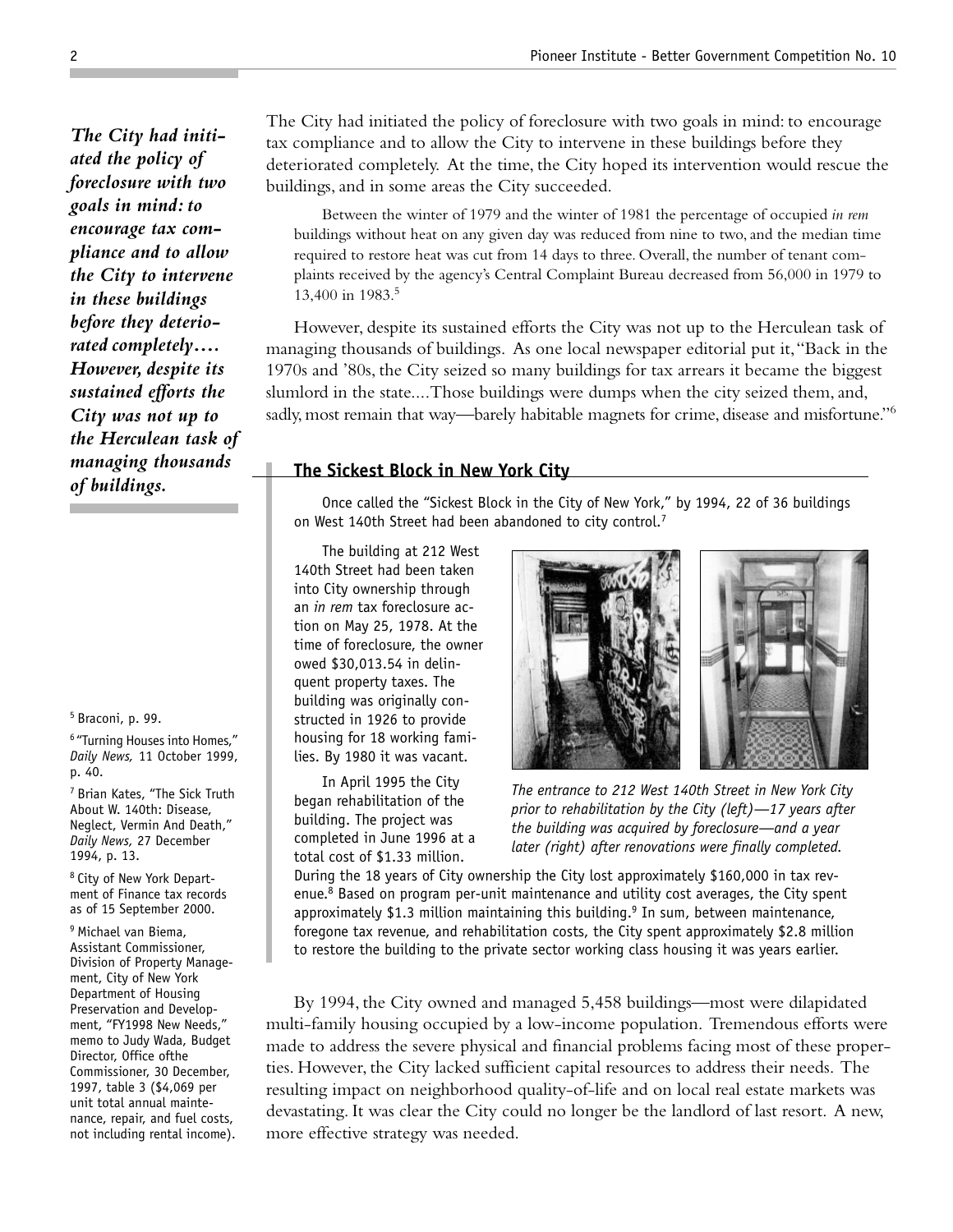The City asked the Arthur Anderson consulting firm to assess the costs associated with the *in rem* stock, consisting of 51,672 units in 5,458 buildings, of which 75 percent were occupied (see figure 1). The average length of City ownership of these *in rem* properties was 19 years. While the foreclosed properties had an average tax delinquency of \$36,000 at vesting, the City spent an average of \$2.2 million to acquire, manage, repair, and dispose of each vested building. The estimated total cost to the City was \$10.6 billion, excluding an average of \$209,000 per property in foregone tax revenues.<sup>10</sup>

In addition, despite the City's large capital investment in these buildings, many of them continued to have significant physical maintenance deficiencies. According to the 1991 Housing and Vacancy Survey, 22.9 percent of the properties had four or more heating breakdowns, 66.4 percent had cracks or holes in walls/ceilings/floors, 35.5 percent had broken plaster, and 76.9 percent had rodents present.<sup>11</sup> A moratorium on *in rem* vesting was declared in 1993.

## **A NEW STRATEGY: THE THIRD PARTY TRANSFER INITIATIVE**

In 1994, led by former New York City Department of Housing Preservation and Development (HPD) Commissioner Deborah Wright, the administration gathered a group of tax and housing policy experts to determine a more effective strategy. The City also enlisted pro bono assistance from Arthur Anderson.

The group recommended the City sell the liens on all tax delinquent properties. However, HPD recognized that focusing only on tax collection would be insufficient for distressed residential properties. The City had an approximately 3.4 percent housing vacancy rate, and it could not afford to lose any residential housing.<sup>12</sup> Furthermore, tax lien sales alone would do nothing to improve the living conditions for the tenants of those buildings.

HPD then redefined the parameters of this approach: distressed properties would not be part of tax lien sales, but would instead be transferred to new ownership, and rehabilitation would be carried out by the private sector with private financing leveraged with public funds. Commissioner Wright turned to staff from across the agency to form a team that began formulating the program that would become the Third Party Transfer Initiative. This new approach fundamentally changed the City's policy for addressing distressed housing.

In 1996 and 1997 the City obtained legislation that transformed its property tax foreclosure authority in two fundamental respects. First, the new authority allows the City to use the *in rem* foreclosure process to transfer ownership of tax delinquent properties directly to new owners without taking title itself, avoiding the cost of managing the properties and preparing them for sale.<sup>13</sup> Further, the new authority permits the City to initiate *in rem* actions in geographic areas as small as a tax block, roughly equivalent to a city block.<sup>14</sup> HPD thus can use its foreclosure authority strategically to address critical buildings and blocks and to complement its ongoing *in rem* disposition and neighborhood reinvestment initiatives. The process focuses on troubled buildings with problems that go beyond tax arrears and provides quick and effective intervention to turn them around and to improve conditions for the tenants.

## **Figure 1. New York Housing Preservation and Development (HPD) Properties**



10 Arthur Anderson and Anderson Consulting, "Breaking The Cycle: Developing an Effective Intervention Strategy for Dealing with New York City's In Rem Housing Problem, Cost of Ownership Model," 12 April 1995, p. 8.

11 Braconi, p. 100.

12 Moon Wha Lee, "Housing New York City 1996," City of New York Department of Housing Preservation and Development, September 1999, p. 16.

13 Local Law 37 of 1996 amended the Administrative Code to give the City the authority to sell tax liens.

14 Local Law 69 of 1996 amended the *in rem* process to allow sub-borough actions and make third party transfers.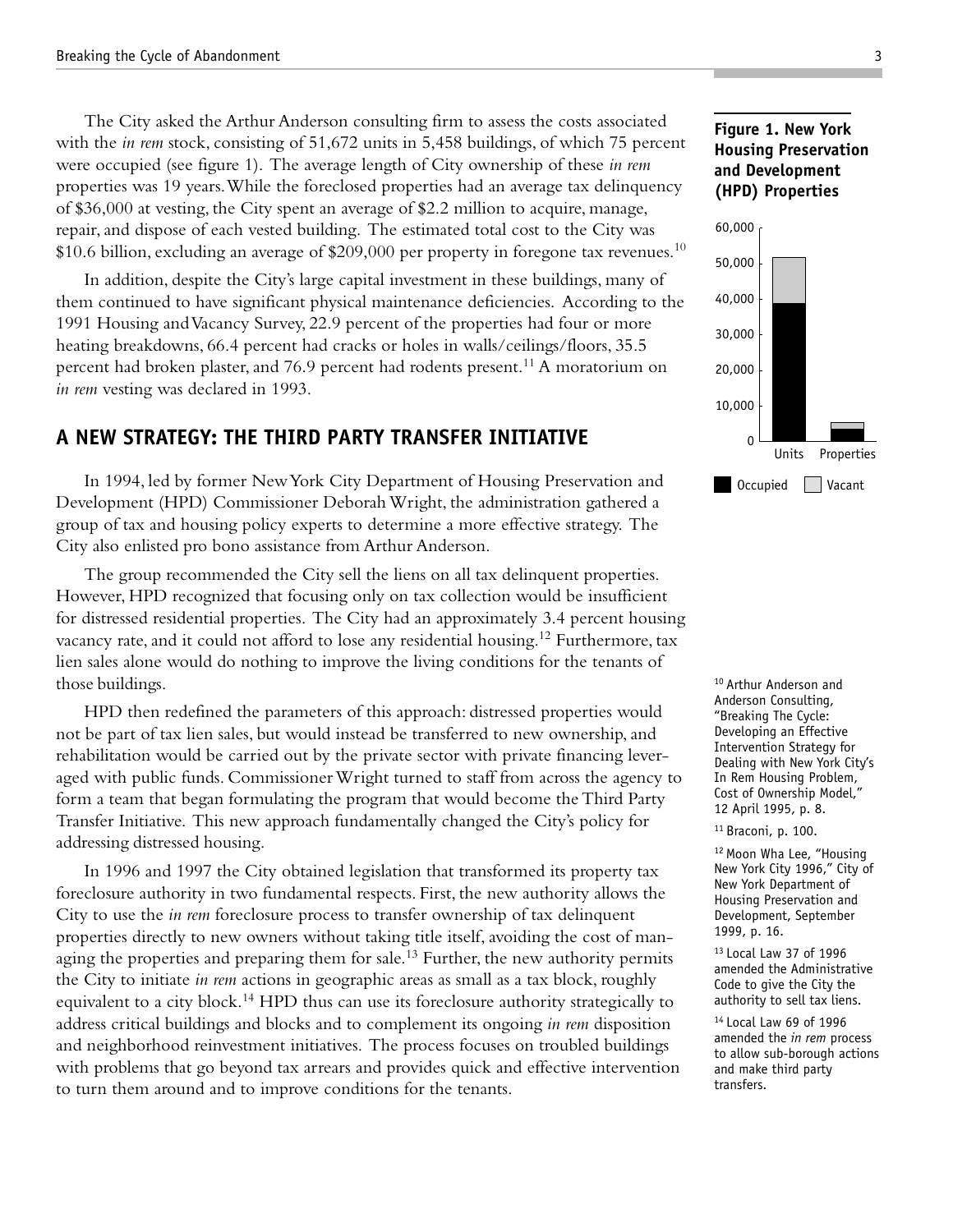#### **Program Overview**

The principal goal of the Third Party Transfer Initiative is to improve the housing conditions and quality-of-life of New York City residents, particularly those living in the most dilapidated buildings. To accomplish that goal, the Third Party Transfer Initiative changed a property tax law to avert long-term City ownership and instead uses a standard tax foreclosure mechanism to transfer ownership of abandoned and distressed properties from neglectful owners to responsible new owners. The resulting process quickly and cost effectively conveys buildings to pre-qualified new owners, uses public resources to leverage private capital for complete building rehabilitation, and thus preserves and rehabilitates the City's existing housing stock.



**Figure 2. Projected Disposition of HPD Properties**

Under the new authority, *in rem* foreclosures for Tax Class 2 multiple dwellings of four or more units can occur when owners have a year or more of tax and municipal charge delinquencies. One- to three-unit buildings must have three years of delinquency. After the City obtains a foreclosure judgment, owners are provided a final four months to resolve the arrears, after which time, subject to City Council review, the City may transfer title of unredeemed properties to qualified new owners.

Neighborhood Restore, a nonprofit entity established by the Enter-

prise Foundation and the Local Initiatives Support Corporation, assumes interim ownership and, in turn, transfers ownership to new for-profit and not-for-profit owners selected by HPD through a Request for Qualifications (RFQ) process. The prospective owners manage the properties and secure rehabilitation financing prior to the final transfer, expected within one year of initial conveyance. Neighborhood Restore provides technical assistance to and oversees management by the prospective owners.<sup>15</sup>

By transferring ownership from ineffective, irresponsible owners to capable owners who will upgrade the buildings, this new initiative breaks the old cycle of disrepair and abandonment and ensures that troubled housing is not written off. In contrast to an enforcement policy that relied on long-term City management and subsidy, this Initiative strategically uses government intervention and resources to facilitate the return of residential building ownership to the private real estate sector.

The Third Party Transfer Initiative design is geared to working with the occupancy and rental characteristics of the properties to maximize both the affordability for existing tenants and economic viability for the new owners. To the extent that the properties include vacant units, they will be leased at market rents when rehabilitation is completed. Setting the vacant units at market levels provides additional income to mitigate the need for rent increases for the occupied units. Rents on occupied units are

15 Memorandum of Understanding between The City of New York and Neighborhood Restore Housing Development Fund Corporation, 2 August 1999.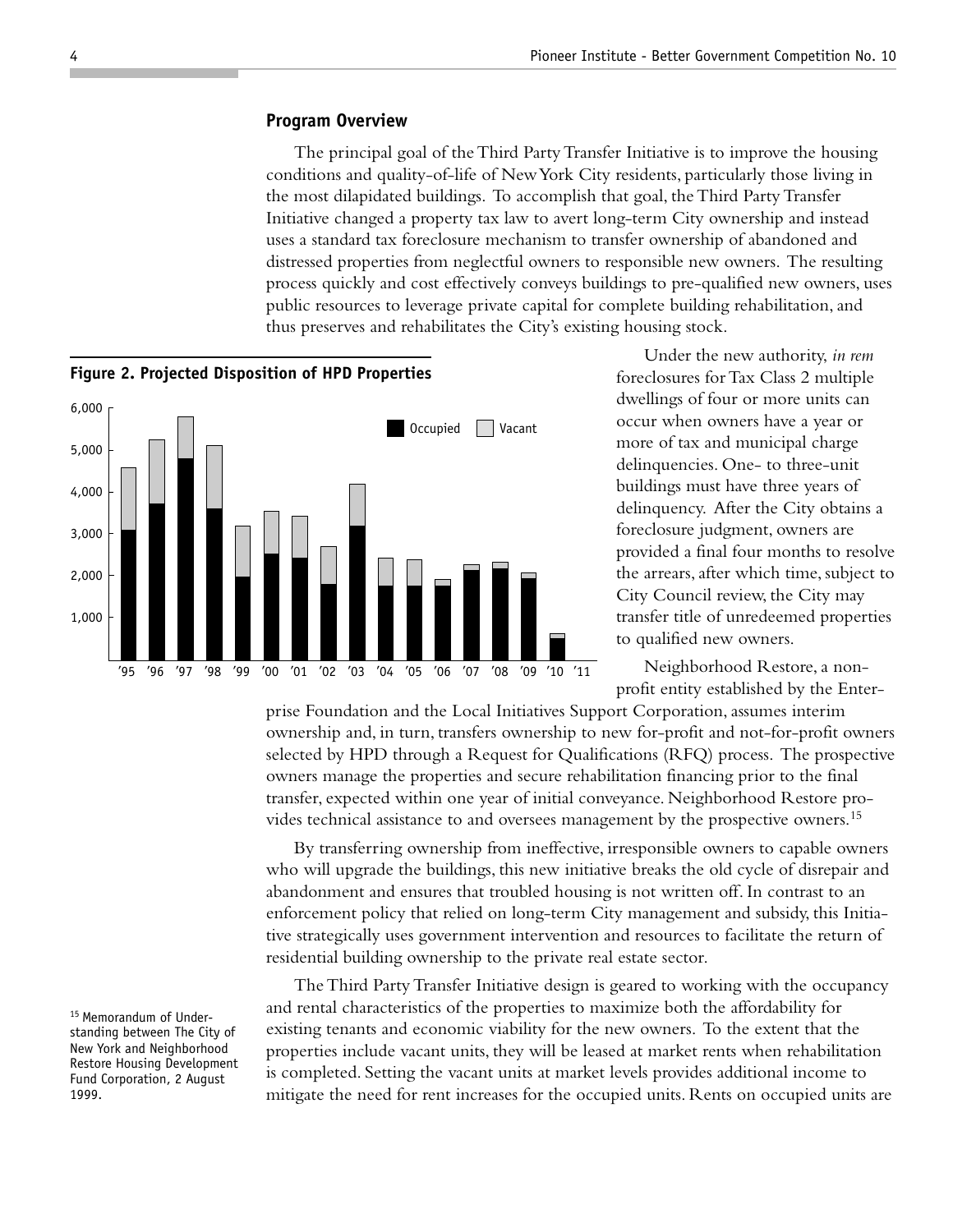not increased until the completion of rehabilitation, with a goal of implementing the lowest possible increases to cover post-rehabilitation project costs.

The City has completed the Pilot round of the Third Party Transfer Initiative in the South Bronx and is currently implementing additional rounds.

### **Taking It to the Neighborhood: The South Bronx Pilot**

In June 1997, the City initiated the first pilot *in rem* action against 174 tax delinquent properties in tax map Section 10 of the Bronx, which includes portions of the Hunts Point, Longwood, Melrose, Morrisania, Mott Haven, and Port Morris neighborhoods. The area was targeted by HPD for the Pilot round because it is a region of the city with significant distressed property as well as substantial prior City investments in housing. On August 11, 1999, 46 of the properties (27 buildings and 19 vacant lots) in the South Bronx were transferred to Neighborhood Restore, with interim management provided by the designated owners.<sup>16</sup>

The Bronx Pilot provides important results of the implementation of the Third Party Transfer Initiative. The first measure of the Initiative's success is the collection of delinquent taxes for properties included in the action. At the end of the repayment period, a total of 87 owners had either paid their taxes or entered into a payment agreement with the Department of Finance. The total value of the taxes collected from those properties thus far is more than \$6.4 million.<sup>17</sup> Some owners were also required to enter into building repair agreements with HPD. As the initiative becomes known more widely, the City expects the prospect of and subsequent filing of City foreclosure actions to be a significant impetus for owners to address their tax delinquencies.

The initiative's second measure of success is the transfer of 46 properties to responsible new owners. The properties were taken from irresponsible owners who had failed to maintain them adequately and were transferred to responsible new for-profit and non-profit owners with established track records as property managers and a demonstrated ability to address building repairs and other needs.

Neighborhood Restore and the new owner/managers stabilized the buildings, removed Housing Maintenance Code violations, and formalized rent structures with the tenants. For example, one of the first steps taken by Neighborhood Restore and the new owner/managers was to survey all the occupied units with children under the age of seven for possible hazardous lead paint conditions. The new owners safeguarded the health of the children by immediately correcting all the potential problems in accordance with local lead paint requirements. Tenants in two buildings on East 167th and 168th Streets had long suffered inadequate heat from a failing boiler. The new owner of the properties immediately replaced the boilers, and over the course of the 1999- 2000 winter the tenants enjoyed adequate heat for the first time in many years.

Neighborhood Restore required the owner/managers to inspect all roofs to determine whether they were water tight and to make necessary repairs, and to identify apartments where young children reside to ensure child window guards are in place. Other repairs made during Neighborhood Restore's interim ownership period included elevator brake replacement, sewer line cleaning, rodent treatment, floor repair, repair of water leaks, lock replacement, and appliance repair and replacement.

*Legislation [now] allows the City to use the foreclosure process to transfer ownership of tax delinquent properties directly to new owners without taking title itself, avoiding the cost of managing the properties and preparing them for sale.*

16 Two additional properties were included later, bringing the total to 48. Fourteen properties were removed from the pilot for legal or technical reasons.

<sup>17</sup> City of New York Department of Finance records as of 10 August 2000.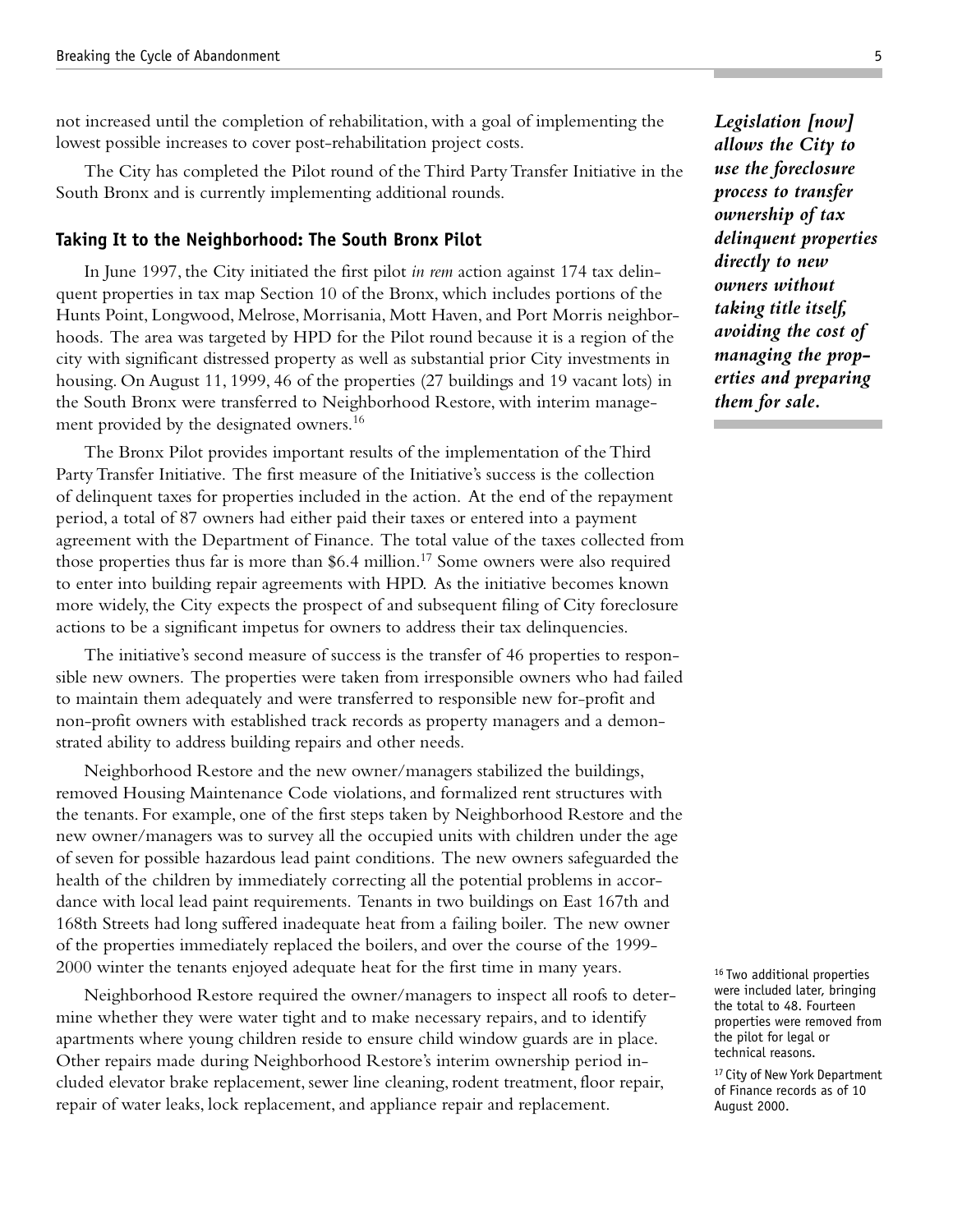In addition to physical repairs, many other management responsibilities had been neglected at these properties. Many leases had lapsed and had not been renewed, and rents were not consistently collected. Within several weeks of Neighborhood Restore's taking interim ownership, the new owner/managers surveyed all tenants to determine the status of leases and to complete necessary registrations. Since the goal of the Third Party Transfer Initiative is not to displace the residents, but to stabilize rent collections, the owner/managers reviewed individual rent histories and established a fair rent on the units where there was no prior legal rent. When there were cases where rents could have been legitimately increased, but doing so would have created a hardship for the residents, lower rents were adopted.

While addressing the most pressing needs, the new owners and Neighborhood Restore were also preparing the properties for final transfer. The owner/managers worked with Neighborhood Restore, HPD, and the participating lending institutions to develop the scope of rehabilitation work for each building, and to secure the financing to fund those renovations. Within the first year of Neighborhood Restore's interim ownership, the new owner/managers conducted joint site walk-through inspections, identified construction costs, submitted plans to HPD for approval, developed construction documents, and sought Department of Building approvals for rehabilitation.

In August 2000, Neighborhood Restore completed the transfer of 15 multi-family buildings, containing over 270 units, to the new owners. The full rehabilitation of these buildings is underway and will be completed within a 12-month period from that date of transfer. Typically this may include replacing one or more of the heating, electrical, and plumbing systems, as well as addressing structural and building envelope issues. In addition, units are being completely rehabilitated, which includes repairing and replacing windows, walls, doors, appliances, and kitchen and bathroom fixtures.

In one of the Bronx Pilot properties, 1203 Fulton Avenue, residents described the impact of the Third Party Transfer Initiative on their building and their lives. One elderly tenant, Ethyl Moses, said, "For the past 10 years this building has been in terrible condition. When the new owner came in they started making major repairs. They did the floors, they replaced the windows and doors, and they are redoing the bathroom and kitchen. It is wonderful and I am very grateful that these repairs are being made. I will finally have a nice place to live." Another long time tenant, Claris Morgan, observed, "Everything in poor condition is being replaced. They are doing a beautiful job. In 1973 the building was the best kept in the Bronx but it just went down horribly. Now it is coming back to what it was before. It is making a big difference in my life."<sup>18</sup>

Neighborhood Restore has worked with HPD to identify appropriate uses for the vacant lots conveyed through the action. First, citywide and Bronx-based not-for-profit organizations were contacted to solicit their interest in purchasing lots for housing or other community development purposes. As a result, the New York City Housing Partnership is developing several of the lots through its homeownership construction program. Neighborhood Restore also wrote to owners whose homes are adjacent to the lots, asking if they are interested in purchasing them to expand the open space surrounding their housing. Some owners are following through on this offer. One lot is expected to be added as open space for the community through the New York Restoration Project, and another lot will be used as a vegetable garden for residents of an adjacent city-run AIDS facility. Neighborhood Restore is also working with a devel-

<sup>18</sup> Author's telephone conversations with the tenants on 14 September 2000.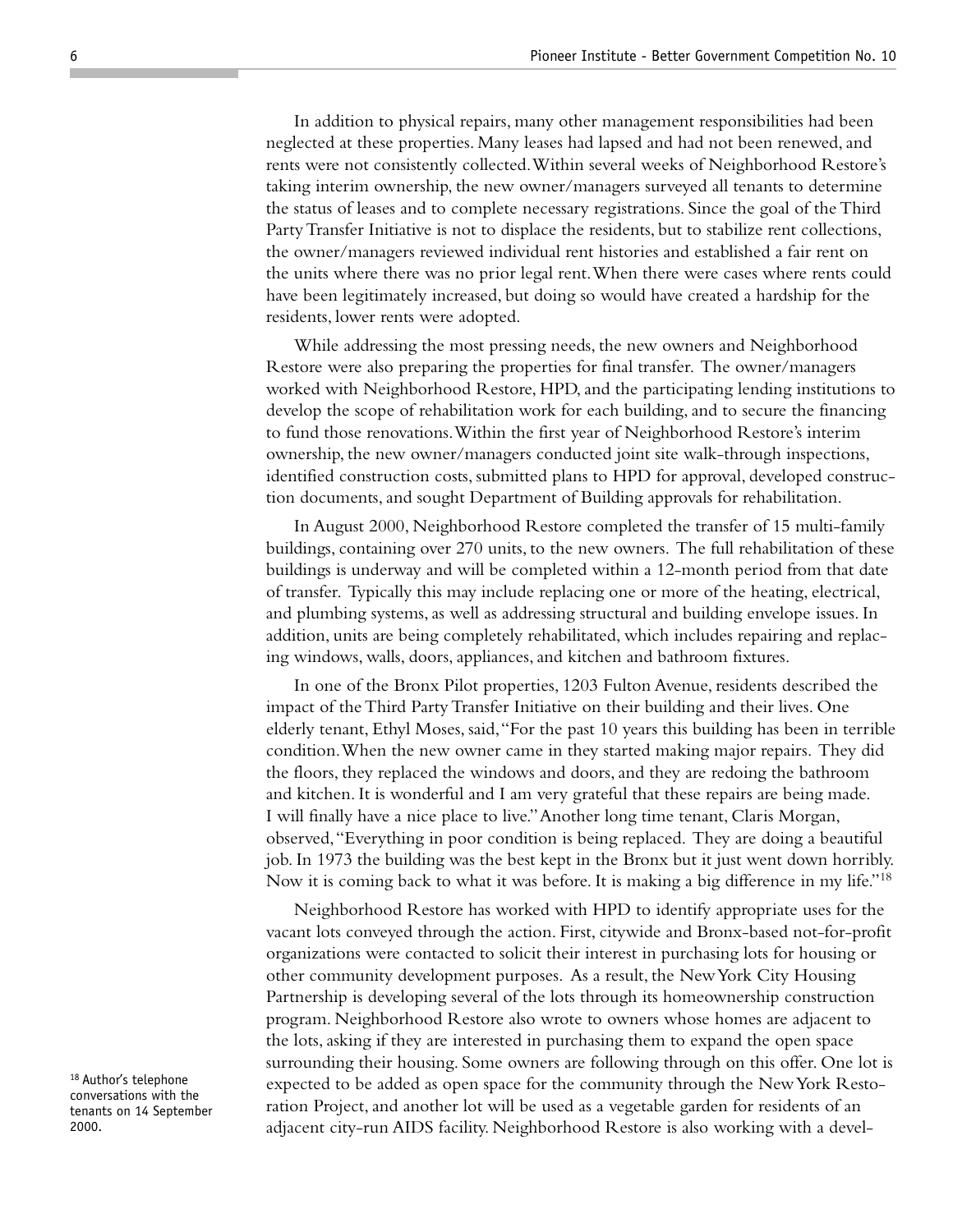oper who hopes to purchase a number of lots for redevelopment housing; a restrictive covenant will ensure that affordable housing is created.

The remaining small clusters of 1- to 4-unit properties will be transferred to the new owners later this year. As with the other properties, all the buildings will be rehabilitated and restored to compliance with the Housing Maintenance Code. When the last few properties are transferred later this year, the Bronx Pilot will have saved more than 300 units of scarce affordable housing. For the first time, residents living in 15 multi-family buildings will have safe and sanitary living conditions, families in 12 one- to four-unit buildings will have decent homes, and 19 vacant lots will have been put to constructive uses including new residential housing.

|                                     |     | Construction      | Cost per | <b>Total</b><br><b>Development</b>            |                    |                                               | <b>HPD</b><br>Loan/        |                          |
|-------------------------------------|-----|-------------------|----------|-----------------------------------------------|--------------------|-----------------------------------------------|----------------------------|--------------------------|
| <b>Clusters Units</b>               |     | Cost <sup>a</sup> | Unit     | Cost                                          | <b>Bank Loan</b>   | <b>HPD Loan</b>                               | Unit                       | <b>Equity</b>            |
| $\mathbf{I}$                        | 78  | \$3,655,000       | \$46,859 | \$4,137,658                                   | \$885,000          | \$2,755,000                                   | \$35,321                   | \$497,658                |
| IIA                                 | 53  | 3,047,566         | 57,501   | 3,495,224                                     | 903,652 $^{\rm b}$ | \$2,502,582 c                                 | \$47,219                   | \$88,990                 |
| <b>IIB</b>                          | 38  | 1,787,071         | 47,028   | 2,213,943                                     | 538,754 b          | \$1,610,556                                   | \$42,383                   | \$64,633                 |
| Ш                                   | 90  | 4,755,783         | 52,842   | 5,757,121                                     | 1,449,229 b        | \$2,468,000                                   | \$27,422                   | \$1,839,892 <sup>d</sup> |
| IV                                  | 21  | 1,215,378         | 57,875   | 1,450,424                                     | 240,732 b          | \$1,158,839                                   | \$55,183                   | \$50,853                 |
| <b>Total</b>                        | 280 | \$14,460,798      | \$51,646 | \$17,054,370                                  | \$4,017,367        | \$10,494,977                                  | \$37,482                   | \$2,542,026              |
| <sup>a</sup> Including contingency. |     |                   |          | <sup>b</sup> HDC providing permanent funding. |                    | <sup>c</sup> Includes \$1,324,651 HOME funds. | <sup>d</sup> LIHTC equity. |                          |

### **Figure 3. Bronx Pilot – Final Cost Summary for Multiple Dwelling Clusters**

#### **Moving from Abandonment to Effective Ownership: The Process**

The Department of Housing Preservation and Development is the agency primarily responsible for the development, implementation, and operation of the process. As the Third Party Transfer Initiative is closely linked to the City's sale of tax liens, the process also involves the Department of Finance and the Law Department.

#### *Targeting Properties for Potential Inclusion*

HPD targets properties in neighborhoods where housing revitalization is a critical need, and where the Initiative will enhance other HPD investments. As HPD identifies properties where basic services are lacking, or where owners are grossly mismanaging their buildings, they are added to the list of potential Third Party Transfer Initiative properties. Such buildings are identified through HPD's Housing Litigation Division, which refers properties it has identified as lacking essential services based on information gathered in its legal enforcement of the Housing Maintenance Code. Referrals may also come from the agency's Emergency Repair Program, which is responsible for correcting hazardous conditions in multiple-unit dwellings when owners fail to make the repairs.

Under Article 7A of the New York State Real Property Actions and Proceedings Law, to safeguard the health and safety of the tenants, a court may appoint an administrator to take over the day-to-day management of a multiple dwelling if its owner has effectively abandoned the property. These buildings are often among the most dilapidated properties in the City. For "Article 7A" buildings in particular, the Third Party Transfer Initiative brings a long-term solution to seemingly intractable situations.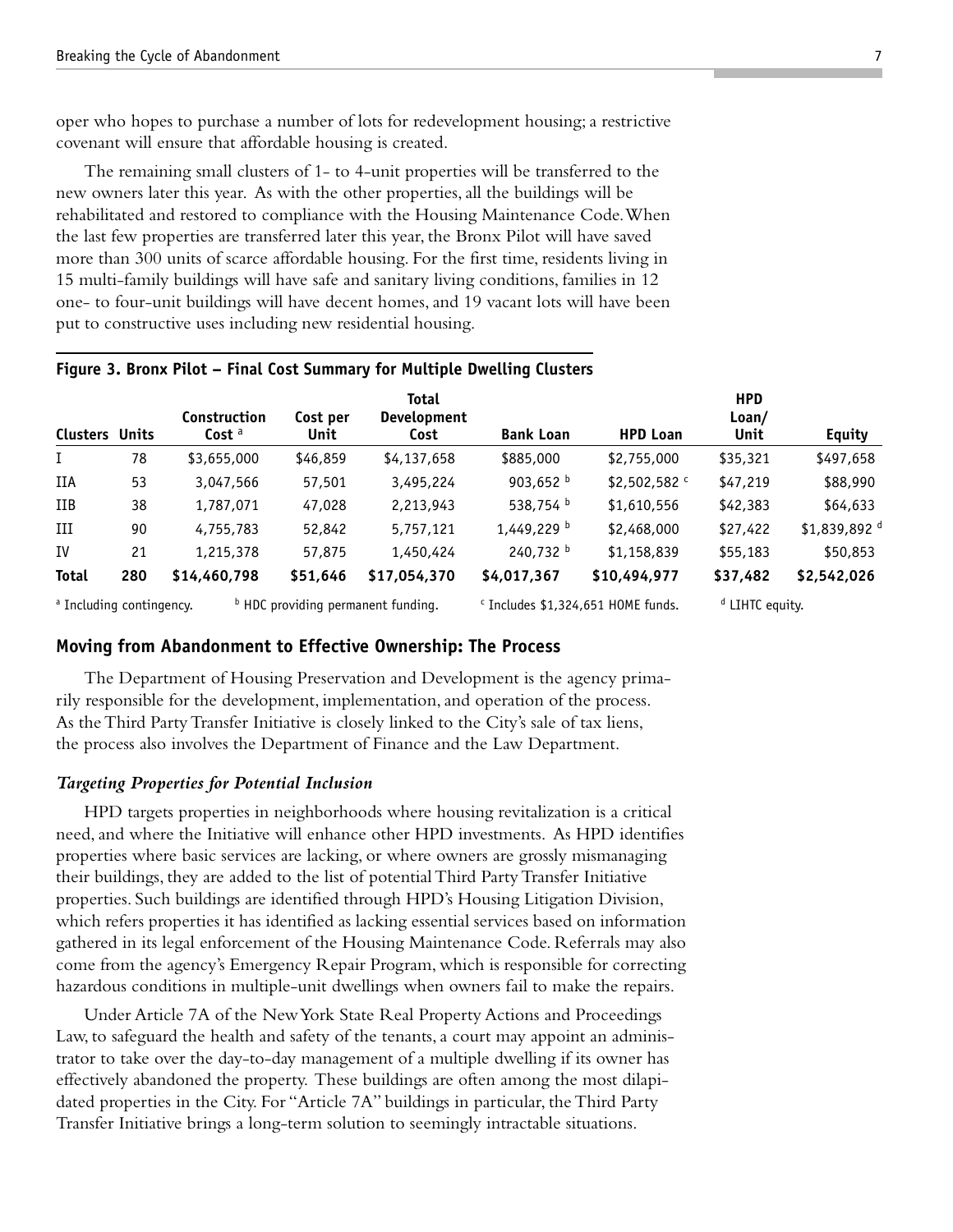Under HPD oversight, the court-appointed administrator uses the rent roll to stabilize the building. More substantive repairs, such as roof or boiler replacement, are paid for by HPD, and the costs become liens against the buildings. While this addresses the building's immediate problems, the long-term problems often remain. For many 7A buildings the Third Party Transfer Initiative is the solution because the new owner will comprehensively address the building's problems and restore it to health and long-term viability.

A property must have tax and municipal charge delinquencies to be eligible to be included in an *in rem* foreclosure leading to third party transfer. For most tax delinquent properties in fair or good condition the City sells the tax lien. The liens are sold to a trust, which uses them as collateral to issue bonds. The trust sells the bonds to investors for cash, and the cash is used to pay the City for the liens. When the Department of Finance issues the list of properties slated for tax lien sales, HPD field staff review the list and exclude those that need additional intervention through programs such as the Third Party Transfer Initiative.

HPD first determines if any properties must be excluded from the tax lien sale because they meet the statutory definition of distressed as established by Local Law 37 of 1996. Statutorily distressed properties are currently defined as those with

• a 15 percent or more tax lien-to-market value ratio

• *and* 5 or more hazardous Housing Maintenance Code violations (Class B), *and/or* 5 or more immediately hazardous Housing Maintenance Code violations (Class C) per dwelling unit

• *and/or* \$1,000 or more in HPD Emergency Repair Program liens per building.<sup>19</sup>

The law also gives HPD discretionary authority to exclude from the tax lien sales properties it deems distressed. Finally, HPD excludes properties that are already the subject of other programmatic HPD intervention or rehabilitation efforts or that are ineligible for other reasons.

Together, the properties targeted by HPD and those excluded by HPD from the tax lien sale form a pool of properties for inclusion in a Third Party Transfer *in rem* foreclosure actions.

#### *Foreclosing on the Properties*

Once properties are identified for an upcoming *in rem* foreclosure action, the owners are given a pre-foreclosure warning (the Notice Of Possible Foreclosure) and the opportunity to pay their property tax or municipal charge delinquencies. Owners can pay the debts in full or enter installment agreements with the Department of Finance. Either payment arrangement eliminates the inclusion of the property in the formal filing of the *in rem* action, which is the first step towards transferring ownership of the property. The Department of Finance offers favorable terms for installment plans entered into at this stage of the process. Exact terms depend upon the amount of the initial payment and length of the delinquency, but installment payments can be made over a period as long as eight years.

Approximately two months later, the Department of Finance requests that the Law Department file an *in rem* foreclosure action with the New York State Supreme Court against those properties that have not made any arrangements to pay their delinquent

The New York City Department of Housing Preservation and Development can be accessed online at www.nyc.gov/hpd.

19 When inspections determine an emergency condition exists, the owner of the building is notified and instructed to repair the condition. If the owner fails to make the repair HPD will repair the problem through the Emergency Repair Program (ERP) and impose a lien to recover the cost.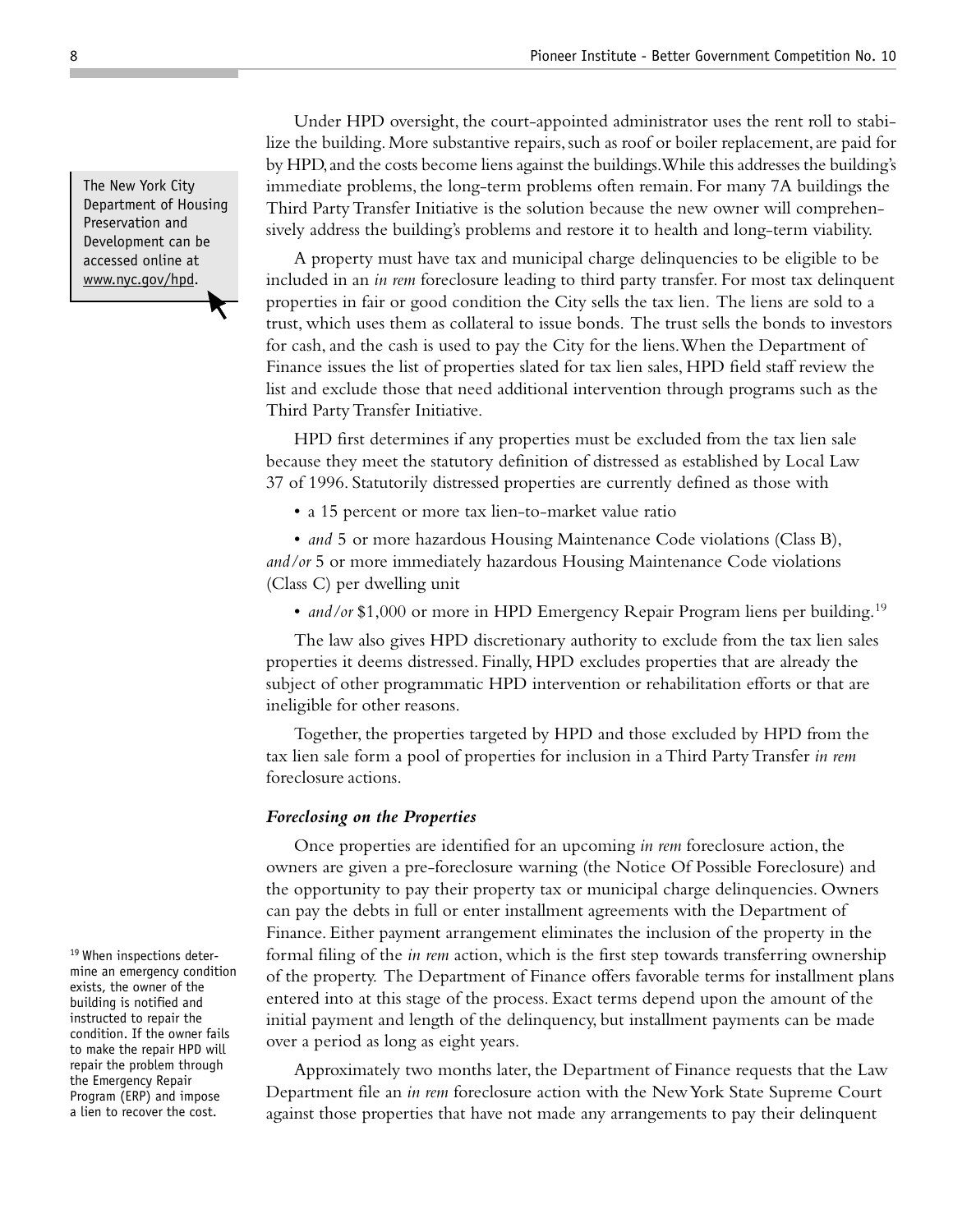taxes. After filing of the foreclosure motion and prior to issuance of the judgment of foreclosure, owners have continuing opportunities to make payment arrangements. During the pendency of the *in rem* action, owners who want to execute an installment agreement with Finance must meet the following conditions: compliance with HPD property registration requirements; execution of an agreement with HPD to correct all existing Housing Maintenance Code violations; and an agreement to participate in a housing education program when directed by HPD to do so. During this part of the process, HPD does extensive owner outreach to encourage owners not only to resolve their tax arrears, but also to seek assistance to deal with any physical or management issues affecting the buildings' underlying viability.

At the conclusion of the initial action filing period, the Department of Finance transmits the addresses of the remaining properties to the Law Department, which formally makes a request for a judgment of foreclosure to the New York State Supreme Court. The length of time it takes to render judgment is under Court control but may take as little as a day or several months.

When the final judgment of foreclosure has been entered, DOF notifies the owner and parties at interest that there is a final four-month mandatory redemption period in which to pay any outstanding taxes and other liens and thus retain title to the property. Property owners who have waited until the *in rem* judgment is obtained to enter into agreements with the Department of Finance are offered less favorable terms. Fifty percent of the delinquent taxes and liens must be paid before entering into the agreement, with the remainder paid in full within four quarters. Further, to obtain an installment agreement after judgment, the required HPD recommendation is based on an expanded review, which considers such other factors as the owner's history of ownership/management of this and other properties, record of Housing Maintenance Code violations, lien or mortgage foreclosures, tenant complaint history, ability to manage and improve the property, and financial capacity.

#### *Transferring the Properties*

At the beginning of the final redemption period, HPD distributes tenant letters to every known tenant in the affected buildings. These letters explain the foreclosure process, advise that the properties may be transferred to new ownership, and provide assurance that their rights as tenants are unaffected.

After the mandatory redemption period has ended, HPD selects a qualified new responsible owner for each property. In the Bronx Pilot round, HPD's review of the RFQ responses was concurrent with the new owner selection period. For subsequent rounds, HPD will already have a pool of qualified owners to draw from.

At this time HPD also determines which properties will be clustered together for sale. HPD clusters properties to provide an optimum mix of vacant and occupied units based on the available foreclosure property inventory. By including several buildings in a single cluster, revenue from filling vacant units can subsidize occupied unit rents. Financing can be developed for clusters that will be less expensive than if the financing were developed for each building individually. HPD also clusters buildings to take advantage of the expertise of specific new owners. For example, one- to four-unit properties or single room occupancies (SROs) may be grouped together and transferred to a new owner with experience rehabilitating that type of property.

*Tenants in two buildings on East 167th and 168th Streets had long suffered inadequate heat from a failing boiler. The new owner of the properties immediately replaced the boilers, and over the course of the 1999-2000 winter the tenants enjoyed adequate heat for the first time in many years.*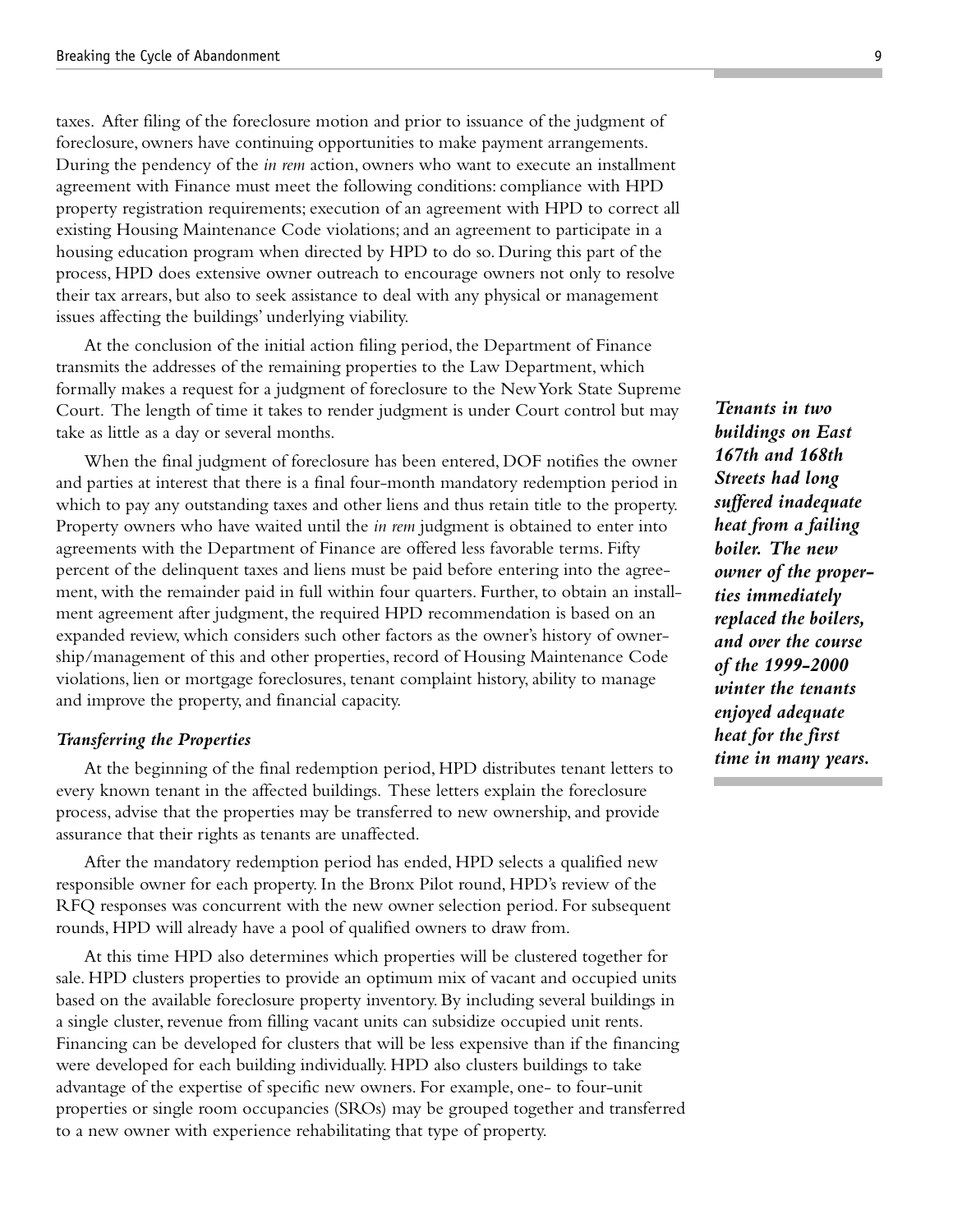Following the mandatory redemption period, HPD has four months to transfer the property to the new owner. This period can be extended up to 45 days for the City Council to review and potentially reject the selection of the proposed new owner of any property. If the title of the property is not transferred within the four month postjudgment period as tolled by the City Council review, title of the property reverts to the original owner.

It would be difficult to complete the transfer within the legislatively required fourmonth post-redemption period were it not for Neighborhood Restore, because of the complexity and time-consuming nature of the property transfer and the process to obtain rehabilitation financing. Neighborhood Restore is a non-profit entity established

| <b>Third Party Transfer Initiative Process</b>                                                                                                                                                                                                                                                                                                   |  |  |  |  |  |
|--------------------------------------------------------------------------------------------------------------------------------------------------------------------------------------------------------------------------------------------------------------------------------------------------------------------------------------------------|--|--|--|--|--|
| • HPD identifies distressed properties for inclusion<br>ongoing                                                                                                                                                                                                                                                                                  |  |  |  |  |  |
| Pre-Filing 2 - 3 months<br>• HPD provides the Department of Finance with targeted tax blocks<br>• Final Tax delinquency notices to owners of affected parcels                                                                                                                                                                                    |  |  |  |  |  |
| - - - - - - - - - <i>IN REM</i> ACTION FILED - - - - - - - - - -                                                                                                                                                                                                                                                                                 |  |  |  |  |  |
| <b>Action Filed</b><br>6-8 months<br>• City commences an in rem action against property owners in arrears for selected tax blocks<br>• Outreach by HPD to encourage tax and code compliance<br>• Installment agreements available subject to HPD conditions<br>• Judgment of foreclosure requested by City, issued by the New York Supreme Court |  |  |  |  |  |
|                                                                                                                                                                                                                                                                                                                                                  |  |  |  |  |  |
| <b>Mandatory Redemption Period</b><br>4 months<br>• Owner has 4 months to pay outstanding taxes and other liens and retain title to the property<br>• Tenant notification by HPD<br>• Final outreach by HPD<br>• Installment agreements are available with more limited terms                                                                    |  |  |  |  |  |
| <b>Transfer Period</b><br>4 months<br>• HPD has 4 months to transfer title, subject to City Council review<br>• Clusters assembled<br>• HPD selects the responsible new owners from prequalified pool                                                                                                                                            |  |  |  |  |  |
| <b>City Council Review</b><br>up to an additional 45 days<br>• City Council has up to 45 days to review the proposed new owners, tolling transfer period<br>• HPD transfers interim ownership to Neighborhood Restore                                                                                                                            |  |  |  |  |  |
| <b>Interim Ownership Period</b><br>12 months<br>• Neighborhood Restore establishes agreements to use selected new owners as property<br>managers                                                                                                                                                                                                 |  |  |  |  |  |
| • New owners/property managers stabilize and manage properties, and develop scopes of work<br>• Rehabilitation financing packages are developed<br>. Neighborhood Restore transfers properties to new owners/rehabilitation loans closed                                                                                                         |  |  |  |  |  |
| -------- TRANSFER PROCESS COMPLETED -----------                                                                                                                                                                                                                                                                                                  |  |  |  |  |  |

#### **Properties are rehabilitated 12 months**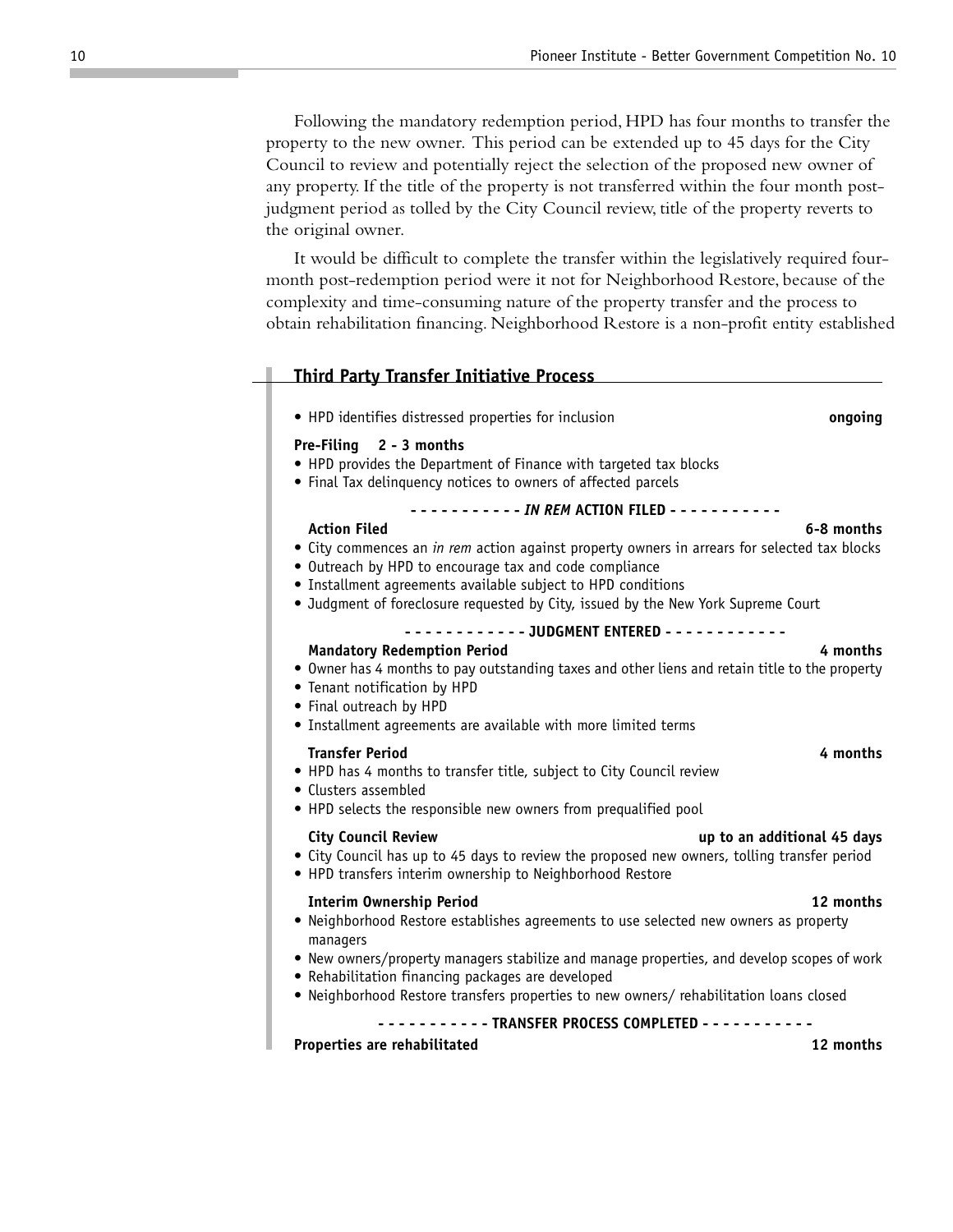by the Enterprise Foundation and the Local Initiatives Support Corporation to assist the City with the Third Party Transfer Initiative. HPD initially conveys the properties to Neighborhood Restore as interim owner. This arrangement provides an opportunity to stabilize the properties, arrange rehabilitation financing, and to prepare the legal documents for final transfer to the new owners. Neighborhood Restore arranges and formalizes agreements with the qualified new owners who act as property managers (owner/managers) during the period of Neighborhood Restore's interim ownership. As an additional benefit, Neighborhood Restore also provides technical assistance to the prospective new owners as they take over the day-to-day management of the properties in preparation for the final transfer.

During the Neighborhood Restore ownership period the owner/managers operate, manage, lease, and direct the operations of the properties. Their first responsibility is to inspect the properties to identify hazardous conditions, comply with lead paint regulations, and determine which repairs need immediate attention and which can be deferred for inclusion in the overall rehabilitation. The owner/managers also canvass the properties to identify the current occupants and attempt to obtain copies of their current leases. Finally, they work with Neighborhood Restore to update leases, enter new leases, and begin legal proceedings against unlawful residents.

While this is occurring, the owner/managers establish the scope of work required for each individual property. The proposed scope of work is reviewed by HPD and the lending institution(s) participating in the rehabilitation financing. A final walk-through inspection of the building is conducted by all the parties involved before the rehabilitation financing is underwritten and finalized. Once the rehabilitation financing is in place, Neighborhood Restore transfers title of the property to the new owners, and the construction closing takes place, completing the Third Party Transfer process.

#### *Selection of New Responsible Owners*

The Request for Qualifications (RFQ) to identify prospective new owners for the Bronx Pilot met with an overwhelming response—more than 120 requests for participation were received from a wide variety of for-profit and non-profit owner/developer entities. From that group, 69 were qualified as eligible new owners. The new owners eventually selected for the Bronx Pilot included two for-profit owners with substantial experience in turning around distressed property, two locally based non-profits, and two citywide non-profits, one of which focuses on tenant-controlled housing.

For-profit and non-profit ownership entities interested in becoming new owners of transferred properties through the Third Party Transfer Initiative must demonstrate residential management experience, experience in rehabilitation of occupied residential property, financial capacity, and the capacity to carry out the work. Other properties they own must be current, within two quarters, with all property and water and sewer charges or be addressed by current tax repayment agreements. Finally, they can be rejected if adverse findings are made regarding a variety of issues, including tax delinquencies, mortgage arrears or insolvency, record of Housing Maintenance Code violations, tenant harassment, illegal activities, negative history with HPD, etc.

The website for the Enterprise Foundation is www.enterprise foundation.org.

*One elderly tenant said, "For the past 10 years this building has been in terrible condition. When the new owner came in they started making major repairs.… It is wonderful and I am very grateful…. I will finally have a nice place to live."*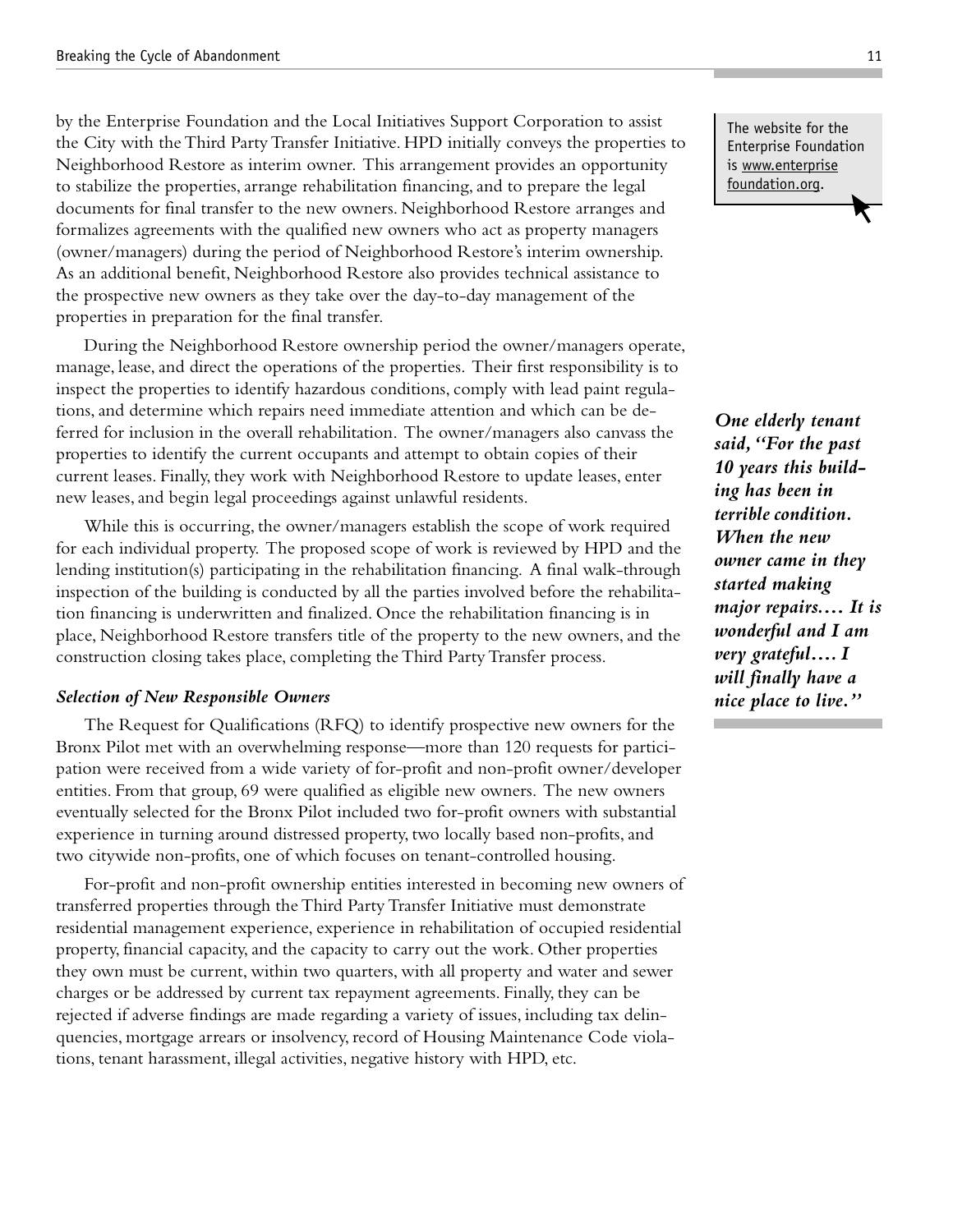Non-profit organizations may also apply on behalf of tenants interested in owning the properties. The non-profit organization would take ownership initially and transfer the property to the tenants after rehabilitation and a period of stable management.

In April 2000, HPD issued a second RFQ, which included a number of changes to simplify and improve the application process. Applicants who were qualified under the first RFQ can affirm their continued interest. Of the more than 150 responses to the second RFQ, approximately one-third were respondents reaffirming their interest. Entities that have participated in relevant HPD rehabilitation or development programs during the last five years are provided an abbreviated application. While respondents to the first RFQ were scored, respondents to the second RFQ will be identified only as qualified or unqualified.

One of the lessons learned from the Bronx Pilot is that the new owners must have the ability to obtain private financing and to provide equity for rehabilitating the properties. As part of the second RFQ, HPD has placed a greater emphasis on financial capacity. HPD also evaluates credit histories and financial and other references.

In their applications, respondents are allowed to express a preference for specific properties and for properties in specific neighborhoods. However, there is no guarantee that they will be selected for those properties. When assigning properties from the qualified owner pool HPD considers additional factors, including proximity of the Third Party Transfer Initiative properties to properties already owned by the potential new owner, the potential new owner's experience developing and managing similar properties, and the potential new owner's ability to work with government agencies. HPD will continue to use the pool of applicants qualified through the second RFQ for future Third Party Transfer Initiative rounds and will issue additional RFQs on a periodic basis.

#### *Incentives for Participants*

There are a number of reasons for both for-profit and not-for-profit organizations to participate in the Third Party Transfer Initiative. For-profit developers want to become owners of properties that will be made economically viable and become worthwhile assets, and often desire to strengthen neighborhoods where they have previous investments. Not-for-profit organizations participate because of the prospect of rehabilitating and preserving affordable housing and thereby assisting the residents and strengthening the neighborhoods in which they work.

Qualified new owners acquire what will be viable properties at a low cost. The costs are minimal compared to buying and rehabilitating a property on the open market because the new owner's equity investment is targeted for rehabilitation, not acquisition. In addition, the existing liens on the property are cleared, and the building is given a fresh start. As a result, the debt service will be lower than for a comparable building acquisition, thus reducing the income needed to support the building.

*For-profit developers want to become owners of properties that will be made economically viable and become worthwhile assets…. Notfor-profit organizations participate because of the prospect of…assisting the residents and strengthening the neighborhoods in which they work.*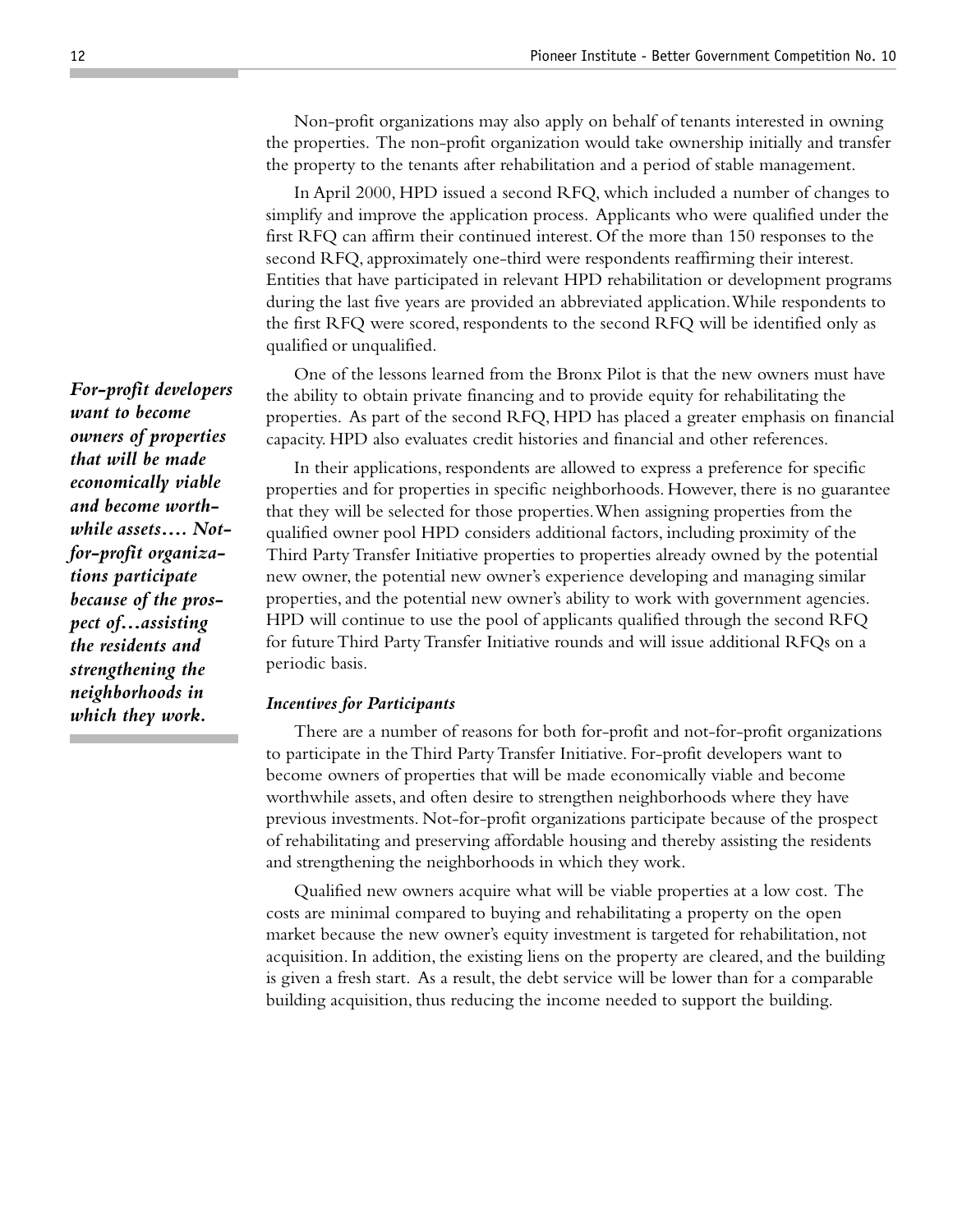#### **Financing: Sources and Strategies**

Lien forgiveness and cross subsidization of rents may not be enough to ensure the long-term financial viability of the properties, many of which require extensive rehabilitation. The City leverages private market rate loans with City rehabilitation funds to reduce rehabilitation costs and provides a variety of short and long-term tax incentives.

HPD has several programs that use low interest loans to rehabilitate properties where rents and tenant incomes are too low to support market-rate financing. For the multi-family property clusters, the Third Party Transfer Initiative will generally provide rehabilitation funding support through HPD's Participation Loan Program (PLP). PLP was originally created in the mid-1970s to reverse the deterioration of low- and moderate-income neighborhoods by leveraging low-cost City funds with market-rate financing provided by various New York City lenders. It operates primarily for buildings of 20 or more units needing moderate rehabilitation including replacement of building systems and modernization of apartment interiors. As such, it is an ideal mechanism for the Third Party Transfer Initiative.

PLP blends City financing at 1 percent, in combination with federal funds where appropriate, and market rate financing from banks and other private lenders, significantly reducing the cost of the rehabilitation loan. Because of the lower cost, rent increases for occupied units in properties rehabilitated through PLP, including those in the Third Party Transfer Initiative, are typically limited to \$5 to \$10 per room.<sup>20</sup>

Through the Neighborhood Homes Program, HPD conveys occupied one- to four-family buildings to selected community-based not-for-profit organizations for rehabilitation. The new owners will receive funding in the form of an evaporating loan from HPD and a loan from the Local Initiative Support Corporation. Once the rehabilitation is completed, each building will be marketed to the existing tenants or other buyers who agree to reside in the building and who qualify for mortgage financing to purchase the property.

In addition, the City offers tax incentive programs that reduce the cost of operation prior to and after rehabilitation. Reducing the tax burden on the rehabilitated properties reduces the cost of operating the buildings, and reduces the pressure to increase rents, thus allowing occupied units to remain affordable.

Initially, the City seeks approval from the City Council to exempt the properties from property tax. At the same time the City Council reviews HPD's new owner selection determination. With City Council approval, during the approximately one year of Neighborhood Restore ownership the properties are provided a full property tax exemption. Neighborhood Restore is a non-profit eligible for this tax exemption under Article XI of the New York State Housing Finance Law.

HPD also requests that the City Council approve the designation of the properties as Urban Development Action Area Projects (UDAAP). The Urban Development Action Area Act was specifically enacted "to provide incentives for the correction of [such] substandard, insanitary, blighted, deteriorated or deteriorating conditions" associated with *in rem* housing.<sup>21</sup> UDAAP designation confers tax exemption on the building improvements portion of the property taxes for up to 20 years, with 10 years of full exemption and a 10-year phase-out to full taxes. During the period of UDAAP tax exemption, the land portion of the taxes remain in effect.

20 Under HPD's delegated processing procedures, the private lender is given primary responsibility for loan underwriting and processing. In general, the City's share of the financing, including federal funds, is 65 percent of the total financing. The total City and private lender financing cost is generally limited to 90 percent of the total project development cost, with a maximum term of 30 years.

21 Section 691. Policy and purposes of article, Article 16, Urban Development Action Area Act, New York City General Municipal Law.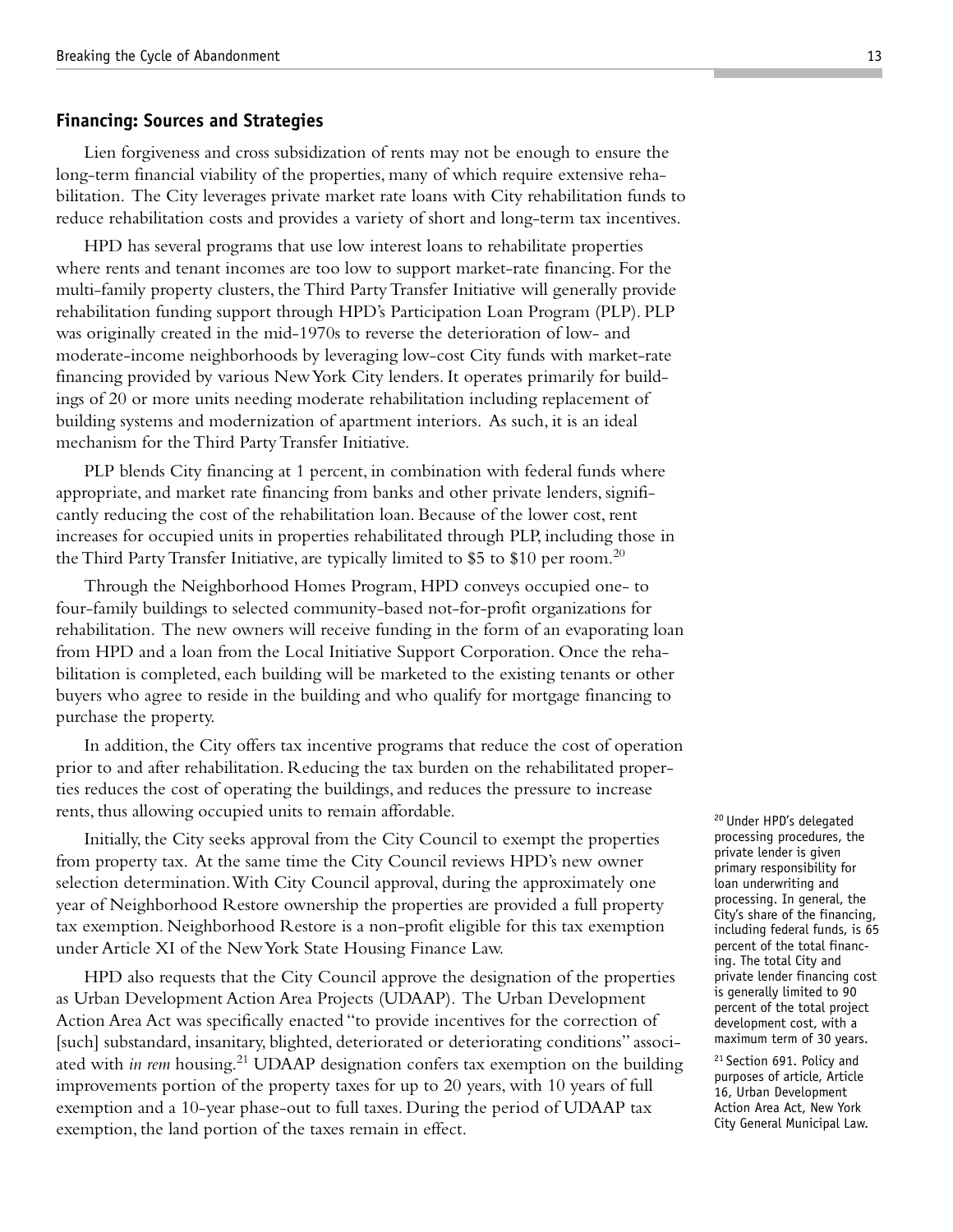## **Selected Properties from the Second Round of the Third Party Transfer Initiative**

**139 West 128th Street, Manhattan.** 16-unit building, which though listed as vacant, is currently occupied by a number of residents; 565 hazardous and immediately hazardous housing violations of record ("B" and "C" violations); \$269,642 in liens. Referred for inclusion by HPD's Housing Litigation Division.

The building has an open front door and graffiti on the first level facade. Some apartments are missing entrance doors, the public stairway is unstable, plywood covers openings in the walls, and there are exposed and dangling light fixtures. Apartments have a range of severely deteriorated conditions, from collapsing ceilings to walls open to plumbing and electrical systems.

**213 West 111th Street, Manhattan.** 24-unit occupied building; 721 B and C violations; \$775,545 in liens. Included in current action as part of HPD's Harlem Gateway initiative for deteriorated buildings near Central Park North where HPD has made major housing investments through other programs.

This building has severely deteriorated apartment conditions, including floors and walls in bathrooms damaged as the result of water leakage, as well as inadequate heat and hot water. Public areas are badly decayed, with dangerous stairways, debris, and open doorways.

**370 Lenox Avenue, Manhattan.** 39-unit building with vacate order but with some families still living in the building; 663 B and C violations; \$1,882,711 in liens; referred through the 7A Program as a building too devastated to be appropriate for the scope of stabilization services provided by that program.

A fire in May of 1998 destroyed the top three floors of the building, and a vacate order was placed on the building. Some tenants moved back in, even though there is no heat or hot water, public areas are in extreme disrepair and many apartments are in shambles. Extensive drug activities take place within and outside of the building. A local community group has been working with HPD to relocate families so that the building can be sealed until rehabilitation is made possible through the Third Party Transfer Initiative.

Once rehabilitation is completed, HPD is able to confer alternate ongoing tax exemption and abatement through tax incentive programs such as its J-51 program.<sup>22</sup> J-51 provides for a range of tax benefits, including up to 34 years of tax exemption from the increase in real estate taxes resulting from the improvements. The program also allows for the abatement of a percentage of the annual tax bill for up to 20 years. The amount of the benefits depends on the level of rehabilitation work, and for the Third Party Transfer Initiative will generally be 150 percent of the certified reasonable cost.

Preparing the rehabilitation financing packages is difficult, as HPD has extremely limited control over the characteristics of the buildings and tenants that become part of the final transfer portfolios. Each building has unique physical repair and rehabilitation needs, requiring different levels of capital investment. Depending on factors such as vacancy rates, tenant income, and capital needs, various financing sources must be identified and blended together. As a result, financing packages must be first tailored to each building's individual needs, and second to support other buildings in the same cluster.

<sup>22</sup> Section 11-243 of the Administrative Code of the City of New York (formerly Section J51-2.5).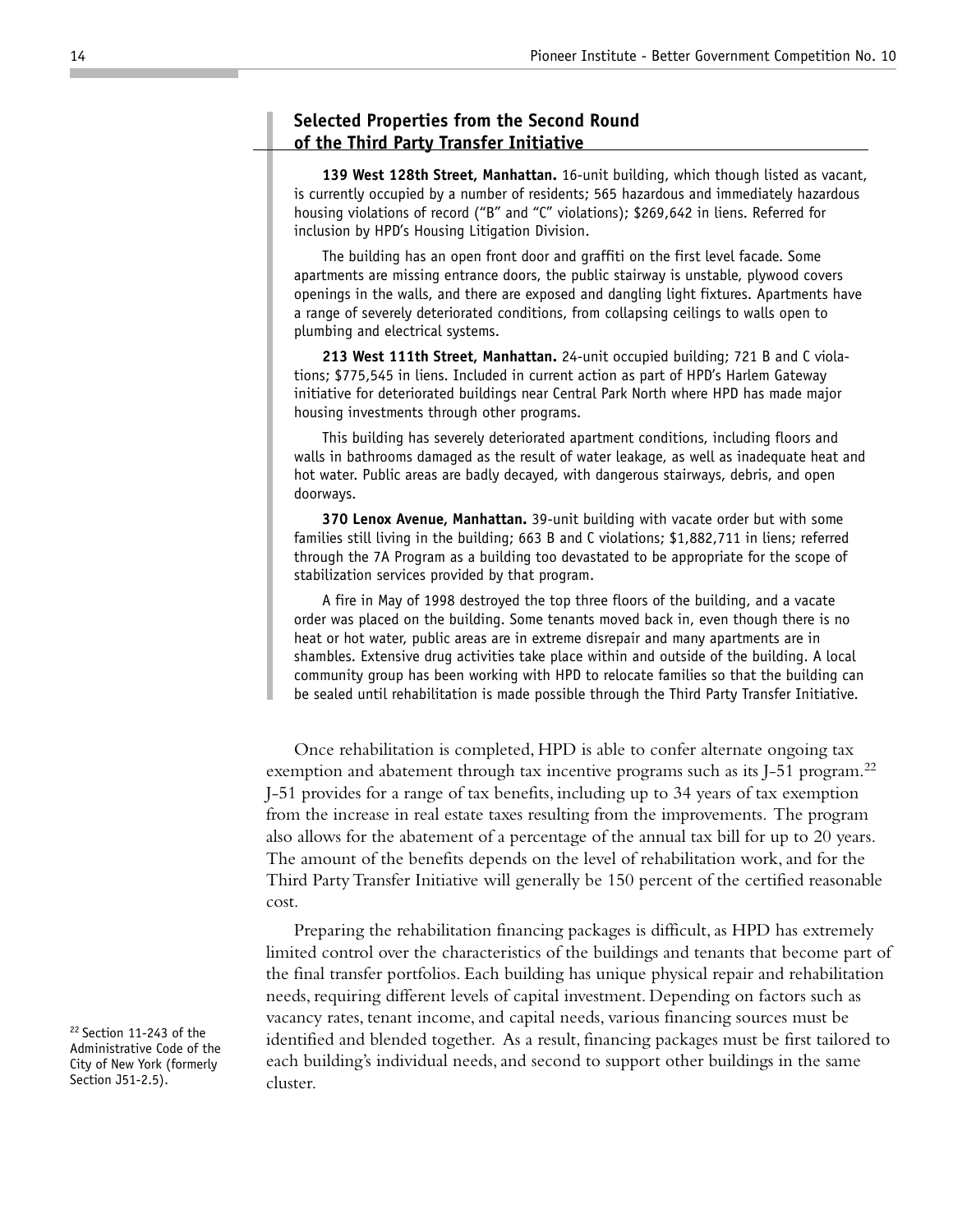The process can also be challenging because of the lack of early or complete information on the physical and capital needs of the buildings. Given the adversarial nature of the *in rem* foreclosure proceedings, the prior owners are often uncooperative. As a result, HPD may be unable to gain sufficient access to the interior of the foreclosed buildings until title has been transferred. At times, HPD has to cluster properties and identify new owners without the physical inspections or property profiles necessary to inform cluster financing decisions fully.

Because the City is committed to rehabilitating every building transferred through the initiative, HPD cannot eliminate those with high subsidy requirements. The financing packages must ensure affordable rents for low-income residents without relying on rent subsidies, and must also ensure that rehabilitation addresses building conditions and long-term needs. Further, the new owners have varying access to private capital. As the buildings have significant capital needs and there are finite government funding resources, the financing packages are more feasible when the new owner has greater access to private capital.

#### *Funding*

Funding for the Third Party Transfer Initiative comes from a variety of sources, private and public. The new owners provide equity and obtain private financing from banks and financial institutions. The private financing obtained by the new owners is

blended with City Capital Budget funds to reduce the total financing cost and ensure the rehabilitation remains affordable. Federal housing funds, such as HOME program funds, and Low Income Housing Tax Credit equity may also be included to reduce the overall cost and make the process possible.

Because each round of Third Party Transfer Initiative properties will have buildings with different characteristics and rehabilitation needs, the sources and amounts of funds for each round will be different. For the Bronx Pilot round of the Third Party Transfer Initiative the funding sources are shown in figure 4.

Rehabilitation of the properties transferred in the first round cost an average of \$60,908 per dwelling unit for properties with 5 or more units. Rehabilitation of the smaller buildings cost an average of \$106,071 per dwelling unit. Program costs also include \$2,009,000 to establish and operate Neighborhood Restore for the first year. Future costs will be less as the one-time cost of establishing Neighborhood Restore will not be included.

#### *Funding Sources*

*Multiple Dwellings* - 16 properties with 283 pre- and 280 post-rehab units divided into 4 clusters with rehabilitation costs of \$60,908 per unit. Funding sources are shown in figure 5.

#### **Figure 4. Bronx Pilot Funding Sources**

| <b>Funding Type</b>  | Amount       | % of Total |
|----------------------|--------------|------------|
| Federal              | \$3,333,651  | 15.1       |
| City Capital (loans) | 10,460,326   | 47.5       |
| Other City (loans)   | 3,132,367    | 14.2       |
| Private              | 5,107,026    | 23.2       |
| <b>TOTAL</b>         | \$22,033,354 | 100.0      |

#### **Figure 5. Multiple Dwellings Funding Sources**

| City Capital                  | \$9,170,326 |  |  |  |
|-------------------------------|-------------|--|--|--|
| Federal HOME                  | 1,324,651   |  |  |  |
| Other City (HDC)              | 3,132,367   |  |  |  |
| Private (owner equity, bank   |             |  |  |  |
| financing, tax credit equity) | 3,427,026   |  |  |  |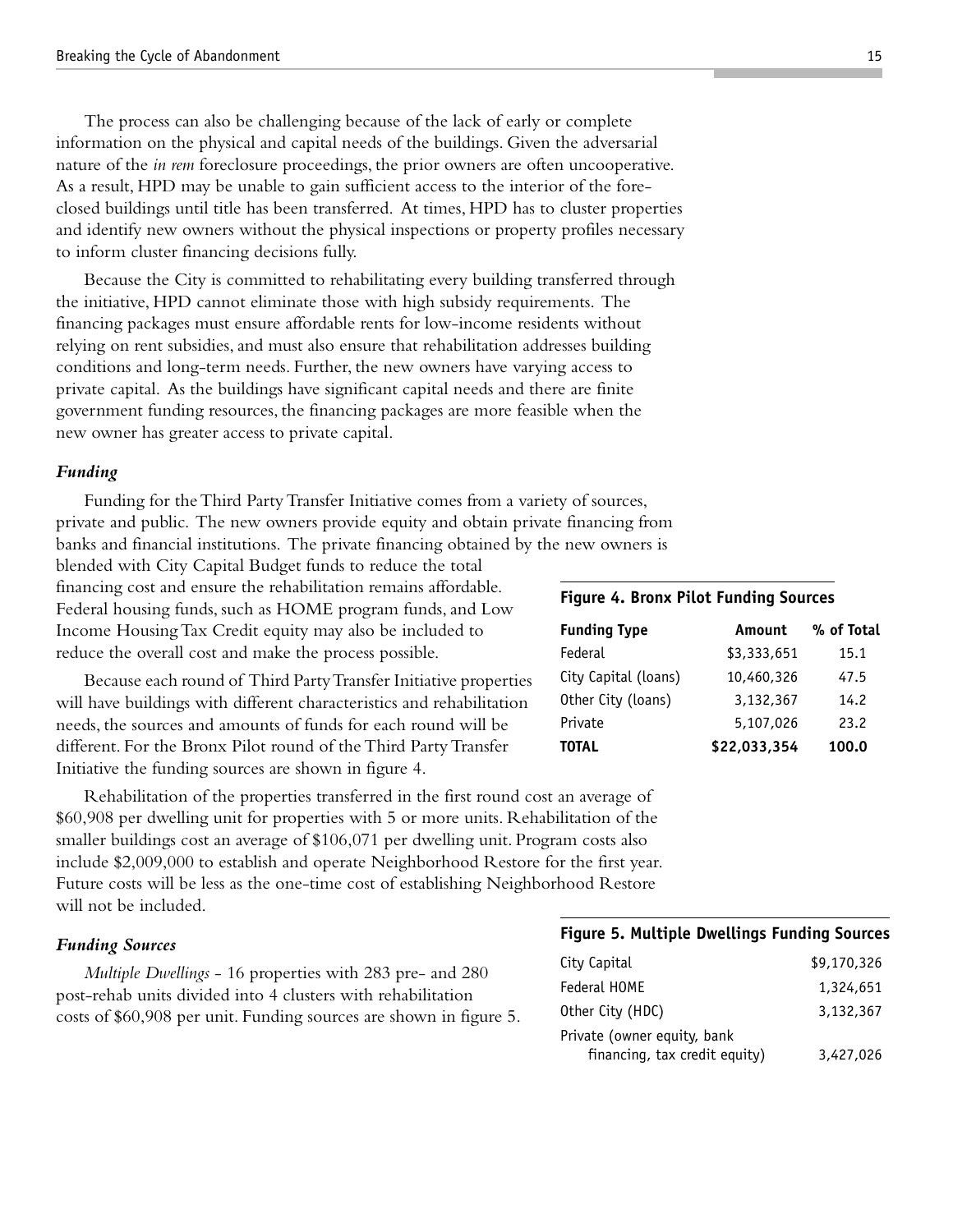#### **Figure 6. Smaller Buildings Funding Sources**

City Capital 61,290,000 Private (from LISC/Enterprise; repaid when private bank financing obtained) \$1,680,000

*Smaller Buildings* - 12 properties with 28 units divided into 2 clusters with rehabilitation costs of \$106,071 per unit. Funding sources are shown in figure 6.

While all six clusters in the Bronx Pilot utilize City capital funds and some type of private financing, no two clusters use the same combination of funding sources at the same level, or in the

same way. Each financing package is tailored to the economic and physical conditions of the buildings, as well as the sophistication of the new owners. The clusters with small buildings use funds from LISC/Enterprise that will later be repaid with private bank financing, although one of those clusters requires significantly more subsidy than the other. One of the multiple dwelling clusters utilizes federal HOME funds, while another uses tax credits. Three of the four multiple dwelling clusters will use reserve funds from the City's financing agency, the Housing Development Corporation, allocated specifically for HPD anti-abandonment housing initiatives, while the fourth uses only City Capital funds and private financing.

## **COSTS AND BENEFITS**

The Bronx Pilot provides important information about the cost avoidance possible through the Third Party Transfer Initiative. Had the City taken ownership of the 174 properties under the prior *in rem* foreclosure approach, and stayed in City ownership for an average of 19 years, it would have cost the City as much as \$382.8 million to manage and dispose of those properties.<sup>23</sup> Through the Third Party Initiative, the City avoided this cost by returning the buildings to tax paying status with responsible new owners, and leveraging its financing with private sector funds to achieve building rehabilitation.

A further benefit of the Third Party Transfer Initiative is the short turnaround time for the buildings to be transferred to new owners. For the first group of properties, from the date the properties were included in the *in rem* action to the date of the final transfer was just 26 months.

Savings from the Third Party Transfer Initiative will reduce the need to rely on scarce federal Community Development Block Grant (CDBG) funds to pay for repairs and rehabilitation of *in rem* properties. The New York City Independent Budget Office noted, "Maintenance of *in rem* properties is consuming a declining share of CDBG spending each year, from a peak of \$154.8 million in 1996, down to \$75.8 million in 1999. As spending on *in rem* properties has declined, CDBG funds used to support private housing preservation have risen, from \$6.5 million in 1993 to \$42.2 million in 1999."24

<sup>23</sup> Based on an average of \$2.2 million per property to acquire, manage, repair, and dispose of as per Arthur Anderson report "Breaking the Cycle."

<sup>24</sup> "Inside the Budget," City of New York Independent Budget Office, 31 July 2000, pp. 1-2.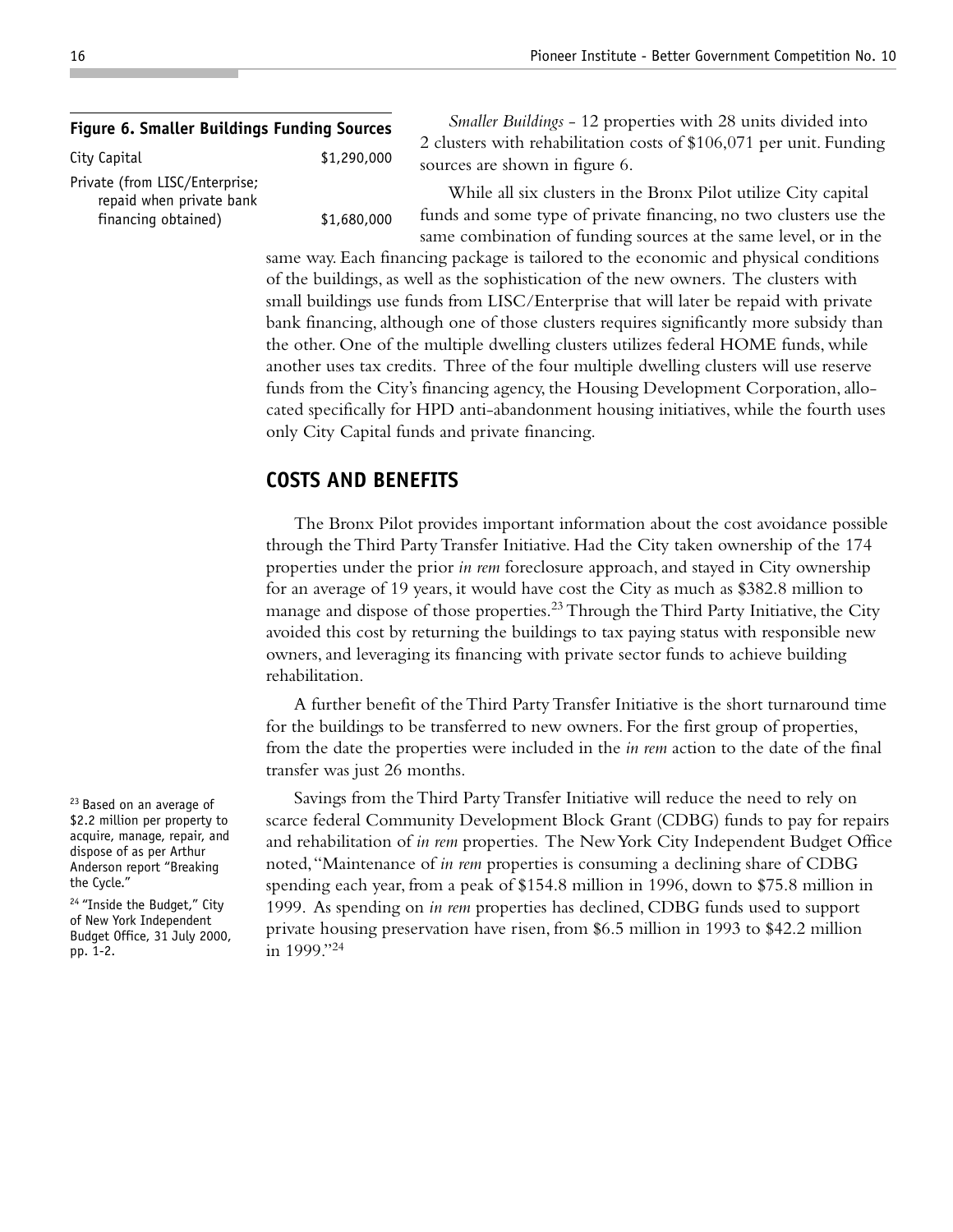#### **Personnel Costs**

Across HPD's divisions, at the Department of Finance, and the Law Department, numerous staff were involved in implementing the Third Party Transfer Initiative. Most of the work was such that it could be performed by existing staff and be absorbed into their already established responsibilities.

The HPD staff who spend 100 percent of their time on the Third Party Transfer Initiative include a Program Director and three support staff responsible for pre-transfer coordination and programmatic reporting; and a Project Manager responsible for reviewing financial packages and coordinating closings. In addition, a Director of Analysis, a Program Director, and two Senior Executive staff spend from one-quarter to one-third of their time managing and overseeing work related to the Third Party Transfer Initiative. Finally, the Office of Anti-Abandonment estimates its borough office staff collectively spend approximately 15 percent of its time on activities including: assessing properties for signs of distress, conducting owner outreach and assistance to encourage owners to resolve their taxes and obtain assistance to deal with any physical or management issues affecting the buildings' underlying viability, and contacting tenants in properties where ownership will be transferred.

To provide a very rough idea of implementation costs, HPD estimated the percentage of work time spent by the HPD staff primarily responsible for the initial implementation of the program. Those percentages applied against salaries for the staff involved yielded an estimate of personnel costs for program implementation of \$523,000.

## **OVERCOMING OBSTACLES AND SKEPTICISM**

When the Third Party Transfer Initiative was proposed, the most significant obstacle it faced was obtaining legislative approval. The Council was concerned about how the City would identify distressed properties for the Initiative, and how it would select new owners.

HPD established a mechanism to identify distressed properties based on level of tax arrears, lien-to-market value ratio, and the extent of serious housing code violations. To identify responsible new owners, the City established a competitive process, including a wide outreach to the for-profit and non-profit real estate communities. HPD met with many key Council Members to explain these approaches and satisfy their concerns.

The City also recognized the importance of input from other individuals and organizations that would be affected and ultimately would have to agree to the new program. HPD's team engaged these interested parties early on by aggressively reaching out to other City departments including the finance, law, and budget agencies. The team also engaged in dialogues with other elected officials, community groups, neighborhood task forces, community boards, non-profits, and religious organizations. The team established program guidelines and worked with the City's budget office to obtain rehabilitation financing. All this support was necessary to gain the community backing needed to put a new program in place and obtain the necessary legislation.

*A benefit of the Third Party Transfer Initiative is the short turnaround time for the buildings to be transferred to new owners.*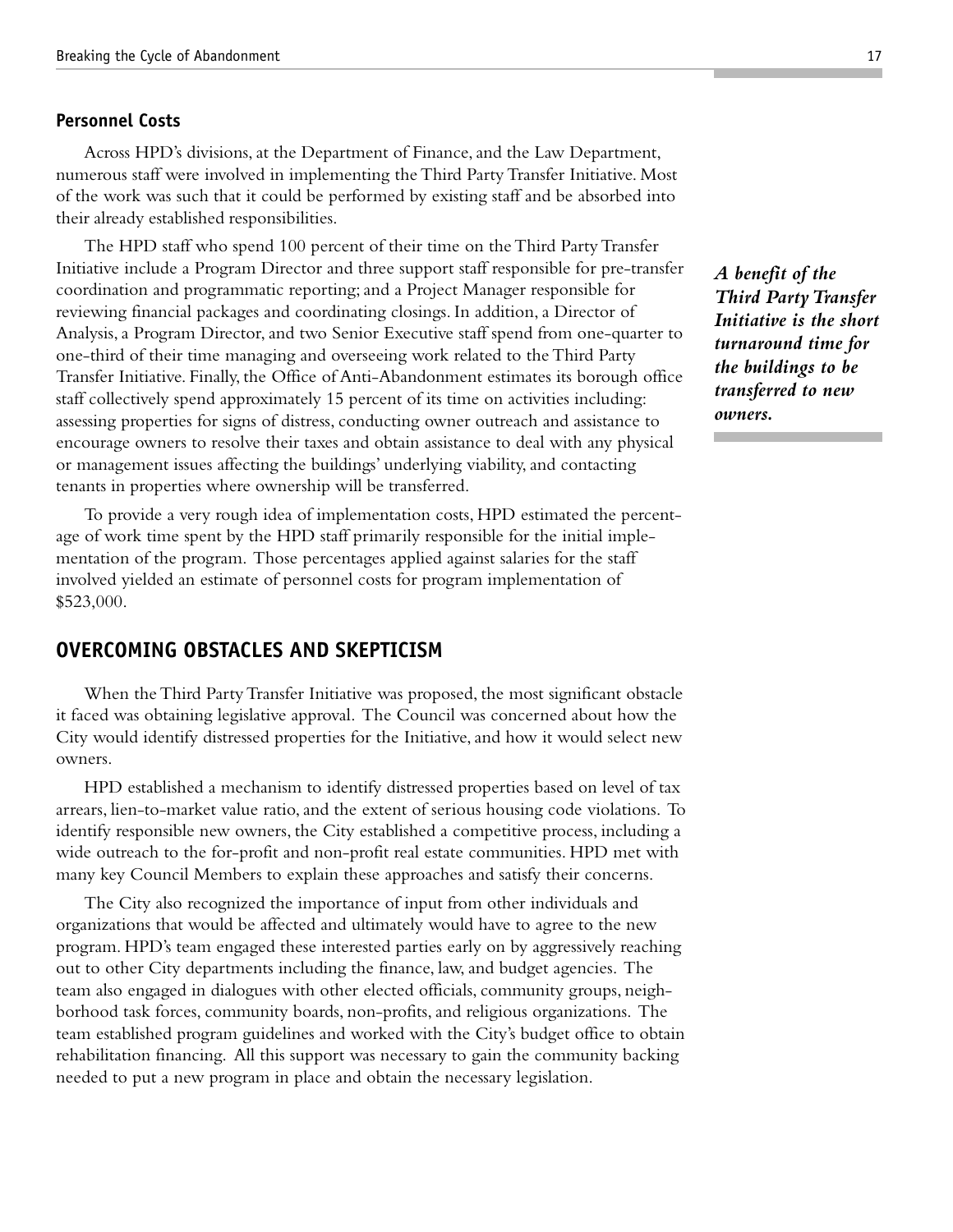As the Third Party Transfer Initiative has been implemented, a further obstacle has been occasional tenant resistance and the belief among some tenant groups that they have not had equal opportunity to become the new owners. HPD is solely concerned with selecting the new owner that is most qualified and best able to rehabilitate and stabilize the property, whether that is a private sector developer, not-for-profit organization, or a tenant group. Given the need for quick transfers and the advanced state of deterioration of many Third Party Transfer Initiative properties, the City needs to count on the experience, financial resources, and capacity of the established for-profit and not-for-profit ownership community to manage, develop, and promptly rehabilitate the properties. However, interested tenants have the opportunity to link to qualified notfor-profit owners with the potential to convert the properties to tenant control after rehabilitation is completed and the property operation has been stabilized.

Tenant resistance is unlikely to be as great an obstacle in another city. Because of several unique factors, tenants probably have greater influence in New York City than in other large municipalities across the country. "Unlike most other American cities, New York City is overwhelmingly a city of renters. According to the 1993 American Housing Survey, 49.1 percent of all households in central cities owned the homes in which they lived. In New York, however, only 30 percent of all housing units were owner occupied in 1996."25 Moreover, the 1999 vacancy rate in New York City was 3.19 percent. $26$ 

Further, there is a history of tenant ownership within New York City, including tenant ownership models with HPD program support. One of the programs to rehabilitate and dispose of City-held *in rem* housing gives tenants with a significant interest in tenant ownership the right to assume direct management and eventual ownership before other program options are considered. New York City has also long been a national center for residential cooperative ownership, with cooperatives at all income levels—ranging from luxury high-rises, to City- and state-assisted middle-income projects, to small low-income sweat equity ventures.

## **REPLICATION**

The Third Party Transfer Initiative is highly replicable. The Initiative uses government tax enforcement tools, flexible financing, is cost effective, applies to a broad range of neighborhood and property conditions, and can use local resources to adapt the program to local conditions.

Financing for the initiative is also easily replicated. Building rehabilitation can be easily supported by a wide variety of public and private sector funding sources. Depending on their needs, municipalities can blend federal, state and/or city, and private funds to finance the rehabilitation of dilapidated units. Each community can use its established real estate community.

The initiative's cost savings and cost avoidance features are also replicable because leveraged public funds make blended public and private sector financing packages affordable. The costs of administering the program are recovered manyfold from increased tax collection, buildings returning to the tax rolls, and from savings realized from restoring distressed housing to good health.

*The Third Party Transfer Initiative is highly replicable. It uses government tax enforcement tools, flexible financing, is cost effective, applies to a broad range of neighborhood and property conditions, and can use local resources to adapt the program to local conditions.*

25 Michael H. Schill and Benjamin P. Scafidi, "Housing Conditions and Problems in New York City," in Michael H. Schill (ed.), *Housing and Community Development in New York City: Facing the Future* (Albany, NY: State University of New York Press, 1999), 19.

<sup>26</sup> "1999 New York City Housing and Vacancy Survey," 14 August 2000, p. 4.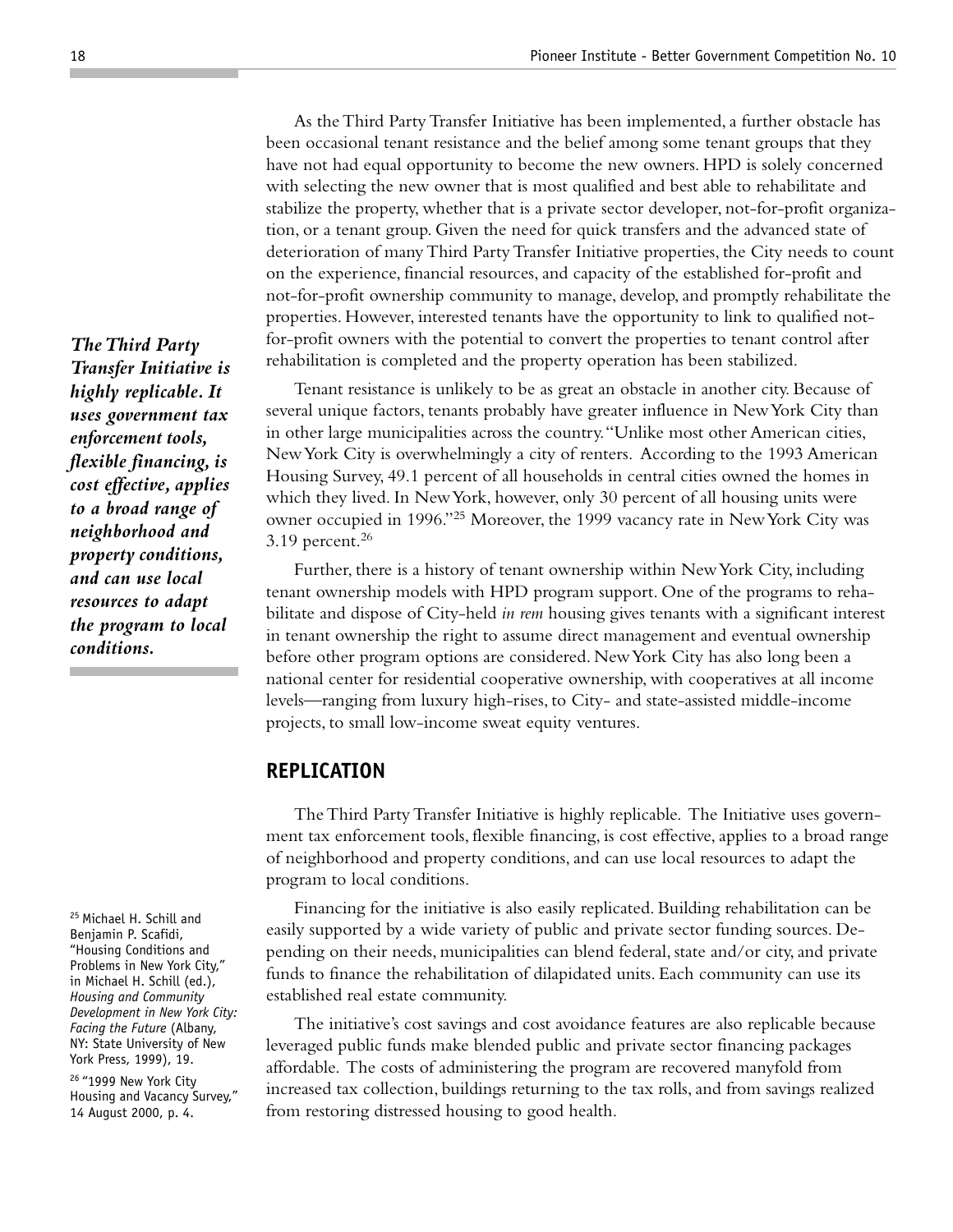#### **Resources Needed**

The actual costs for each municipality will depend on the level of staffing, how the transfer process is structured, and the degree of distress of the properties. For New York City there was the initial \$2-million cost of establishing and operating Neighborhood Restore. Other municipalities may not need to fund an interim owner.

The per-unit cost to rehabilitate individual apartments depends on the degree of distress, the size of the building, and on local construction costs. In the case of the Bronx Pilot, the per-unit rehabilitation cost ranged from \$60,000 to \$100,000 depending on the size of the building. However, the per-unit costs will likely be significantly less for other municipalities. According to a recent study by the New York University School Center for Real Estate and Urban Policy, the cost of residential construction in New York City is the highest in the nation.<sup>27</sup>

As important as it is to consider the hard costs, to replicate the Third Party Transfer Initiative a municipality will also need to have or develop less tangible resources such as knowledge and experience with the issues surrounding developing and managing housing; a close working relationship between tax, legal, and housing agencies; and low-interest loan and/or tax incentive programs to reduce the rehabilitation and operating costs so that the properties will be both viable and affordable. Municipalities will also need to identify and establish working relationships with not-for-profit housing organizations, and responsible private sector real estate professionals who have the capacity to become the new owners. Lastly, the municipality will need to have a close relationship with the private sector financial industry that will provide much of the rehabilitation funding.

#### **Steps to Replication**

To replicate the Third Party Transfer Initiative, other municipalities must first determine how they will structure the transfer process, and how they can best utilize public-private partnerships with local government, real estate developers and managers, not-for-profit organizations, and lending institutions. For New York City this meant enlisting the assistance of the Local Initiatives Support Corporation and the Enterprise Foundation to create Neighborhood Restore. Other municipalities may find it more advantageous to create direct relationships with local lending institutions and not-forprofit organizations. For example, another municipality might establish a direct relationship with a local Community Development Corporation to facilitate the transfer and rehabilitation of distressed properties in a particular neighborhood.

Once the transfer structure and strategy have been developed, the municipality must obtain the legislative authority to initiate *in rem* foreclosures and complete third party transfers. Many municipalities already have the ability to initiate foreclosures, and auction or assign tax liens. Those cities can modify that legal mechanism or adapt other legal authority to create a third party transfer process. New York City's Local Law 37 of 1996 can serve as a model on which to develop the legislation.

*Could the Third Party Transfer program be replicated to reclaim abandoned*

*property in Massachusetts*

*urban areas?*

27 Jerry J. Salama, Michael H. Schill, and Martha E. Stark, *Reducing the Cost of New Housing Construction in New York City: A Report to the New York City Partnership and Chamber of Commerce, the New York City Housing Partnership, and the New York City Department of Housing Preservation and Development,* New York University School of Law, Center for Real Estate and Urban Policy, July 1999, p. vii.